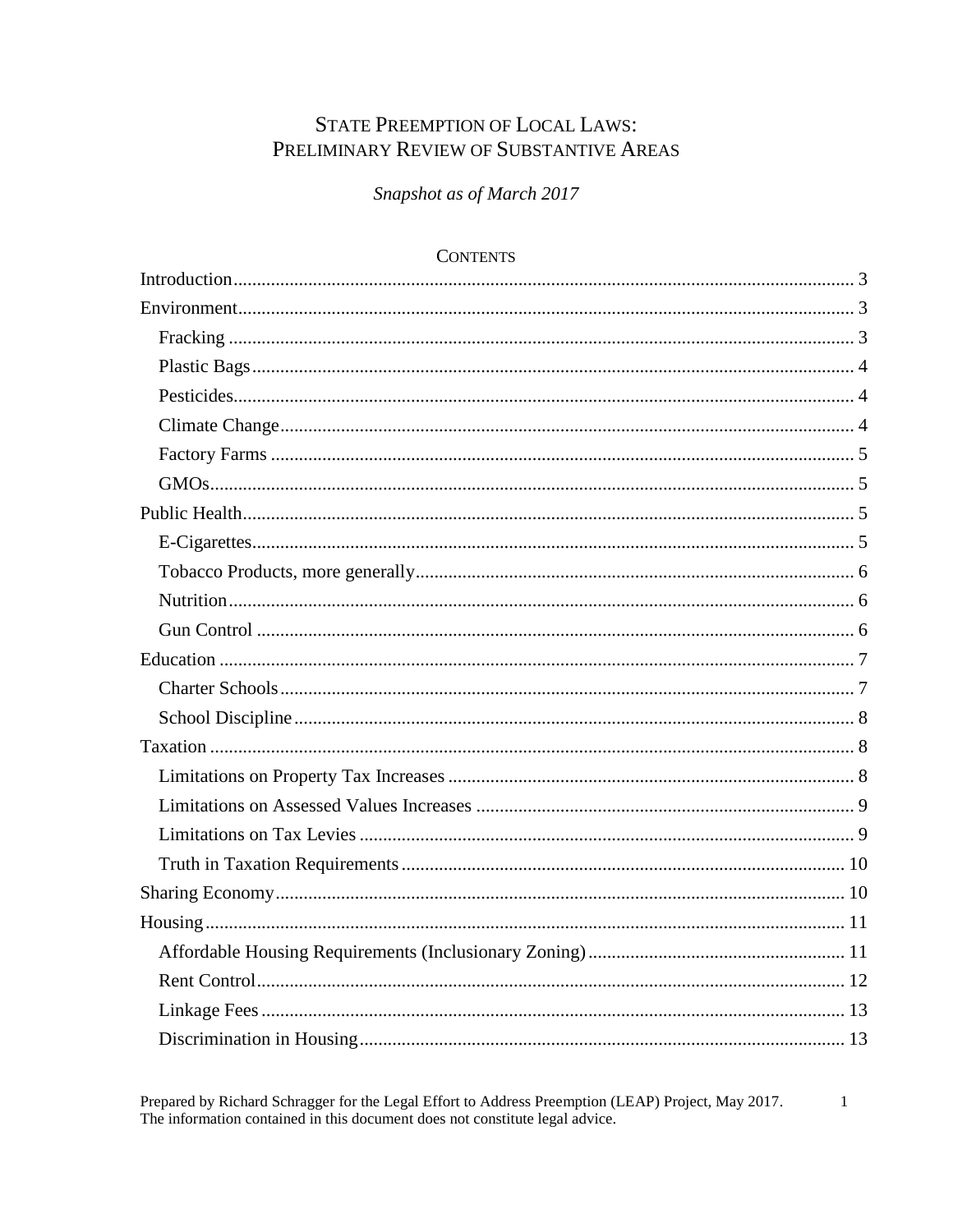<span id="page-1-0"></span> $\sqrt{2}$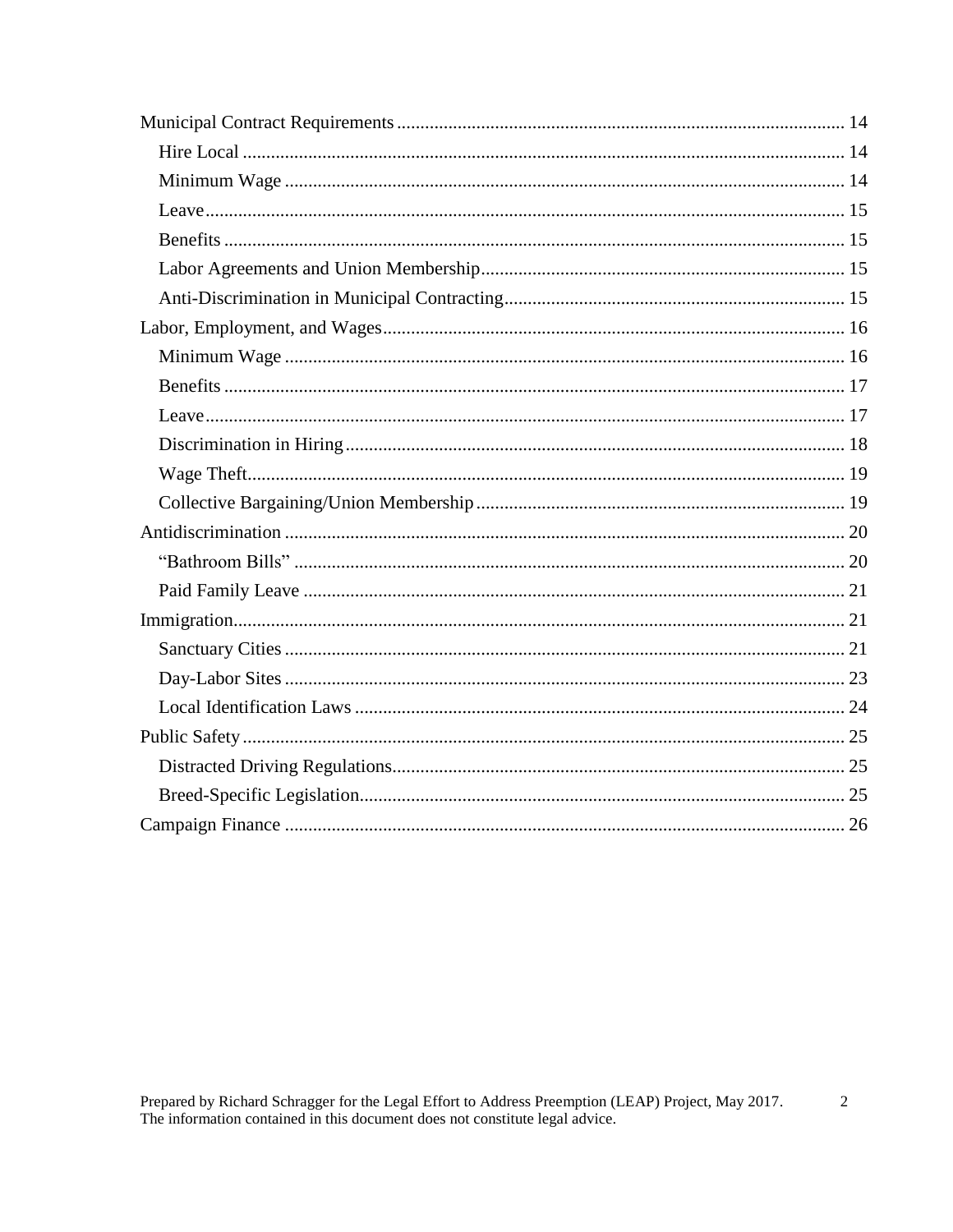#### **INTRODUCTION**

In an effort to map the current landscape of state preemption of local laws, this memorandum describes by subject matter a range of preemptive state statutes. The memorandum is both selective and a snapshot. It is selective in that it does not canvass the full panoply of state laws. State lawmaking across a range of subject matters is ubiquitous. Here we focus on subject areas that have generated the most interest of progressive policymakers. It is a snapshot, insofar as preemptive state laws continue to be proposed and adopted in many states.

We consider this to be a possible foundation for a more systematic tracking of preemptive legislation. Some of that tracking is being done by the National League of Cities and other policy-specific organizations. An excel spreadsheet accompanies this memorandum and is intended to be modified as additional information is received.

#### **Subject Areas:**

#### <span id="page-2-1"></span><span id="page-2-0"></span>ENVIRONMENT

#### *Fracking*

Oklahoma and Texas have explicitly preempted local regulation of hydraulic fracturing, or fracking. Oklahoma's preemptive statute provides that political subdivisions "may not effectively prohibit or ban any oil and gas operations, including oil and gas exploration, drilling, fracture stimulation, completion, production, maintenance, plugging and abandonment, produced water disposal, secondary recovery operations, flow and gathering lines or pipeline infrastructure..." with few exceptions.<sup>1</sup> The Oklahoma statute went in to effect on August 21, 2015. The Texas statute, also passed in 2015, is very similar.<sup>2</sup>

The Colorado Supreme Court invalidated two cities' bans on fracking and the storage of fracking waste within the cities' limits in  $2016$ <sup>3</sup>. The court stated that when a home-rule ordinance conflicts with state law in a matter of either statewide of mixed state and local concern, the state law supersedes that conflicting ordnance. In this instance. The court found that the Longmont ordinance at issue "materially impede[d] the application of state law," so it was preempted despite express or even implied preemption in the Oil and Gas Conservation Act.<sup>4</sup>

<sup>1</sup> OKLA. STAT., tit. 52, § 137.1 (2016) (effective Aug. 21, 2015).

<sup>&</sup>lt;sup>2</sup> TEX. NAT. RES. CODE ANN. § 81.0523 (West 2015) (effective May 18, 2015).

<sup>3</sup> City of Longmont Colo. V. Colo. Oil & Gas Ass'n, 369 P.3d 573 (Col. 2016).

<sup>4</sup> *Id*. at 54.

Prepared by Richard Schragger for the Legal Effort to Address Preemption (LEAP) Project, May 2017. The information contained in this document does not constitute legal advice.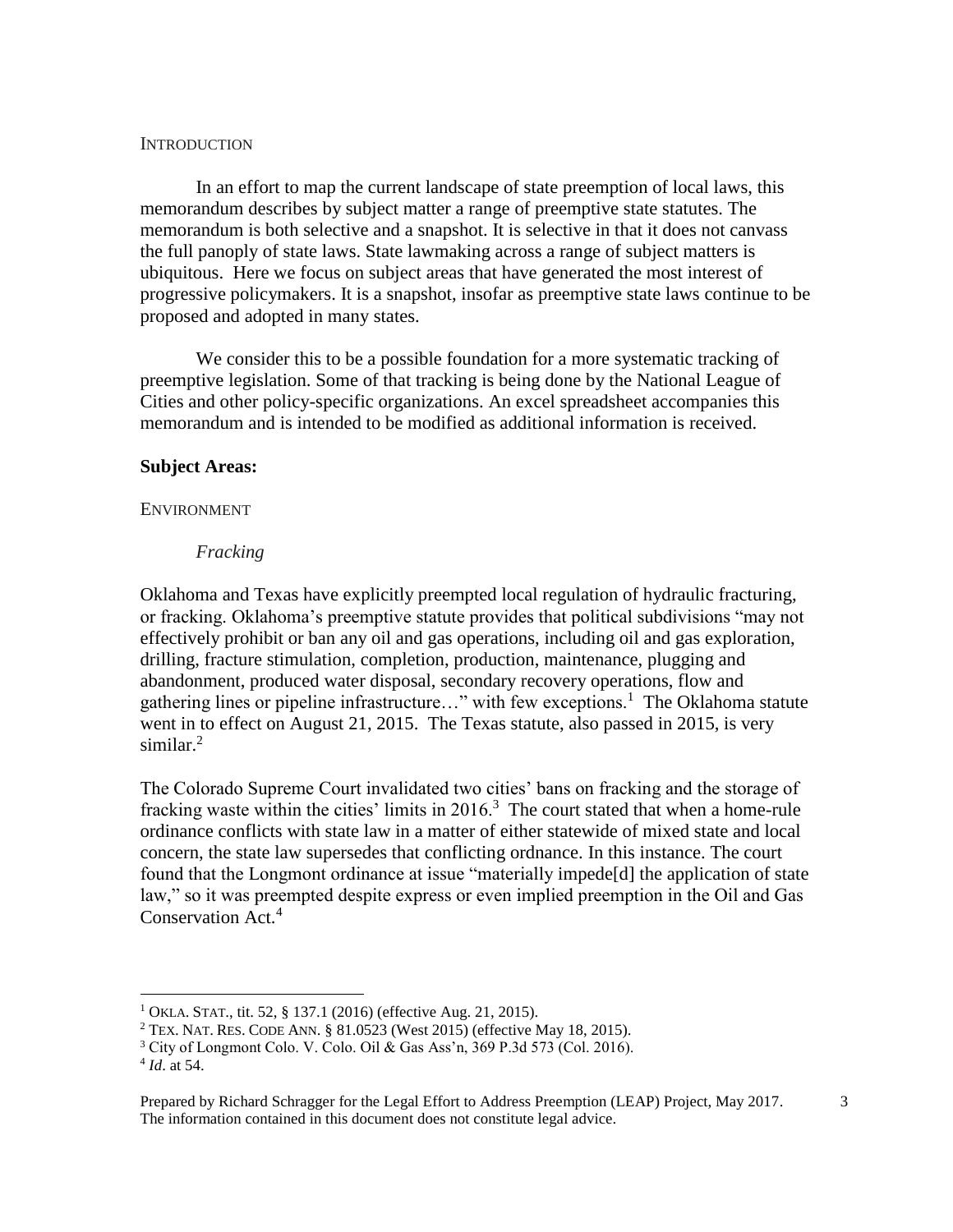<span id="page-3-0"></span>As of April 28, 2016, fracking occurred in twenty-one states.<sup>5</sup> We can expect to see more fracking legislation and local regulation as the practice spreads.

# *Plastic Bags*

Missouri and Idaho explicitly preempt localities from banning plastic bags.<sup>6</sup>

Austin, TX has a local ordinance banning plastic bags and Brownsville, TX imposes fees on the use of plastic bags. There is a bill pending in committee in the Texas state legislature that would preempt the regulation of plastic bags by municipalities in Texas.<sup>7</sup> New York also has pending legislation that would preempt municipalities from banning plastic bags.<sup>8</sup>

# *Pesticides*

<span id="page-3-1"></span>Twenty-nine states, as of 2013, had explicitly preemptive language over local pesticide regulation. Most of these states' laws read very similar to the American Legislative Exchange Council's (ALEC) *Model State Preemption Act*. This Act states that "No city, town, county, or other political subdivision of this state shall adopt or continue in effect any ordinance, rule, regulation or statute regarding pesticide sale or use, including without limitation: registration, notification of use, advertising and marketing, distribution, applicator training and certification, storage, transportation, disposal, disclosure of confidential information, or product composition."<sup>9</sup>

Nineteen states delegate all of the authority to regulate pesticide use to a commissioner or pesticide board, which implies preemption of local regulation of pesticides. Some of these states, like Louisiana, allow to petition the commissioner for exceptions to the pesticide regulations.<sup>10</sup>

# *Climate Change*

<span id="page-3-2"></span>According to Kim Tyrrell, program director on the environment for the National Conference of State Legislatures (NCSL), "no states enacted legislation that would

[https://insideclimatenews.org/news/20150120/map-fracking-boom-state-state.](https://insideclimatenews.org/news/20150120/map-fracking-boom-state-state)

<sup>6</sup> *State Plastic and Paper Bag Legislation*, NATIONAL CONF. OF STATE LEGS.,

[http://www.ncsl.org/research/environment-and-natural-resources/plastic-bag-legislation.aspx.](http://www.ncsl.org/research/environment-and-natural-resources/plastic-bag-legislation.aspx)

 $\overline{a}$ <sup>5</sup> *Map: The Fracking Boom, State by State*, INSIDE CLIMATE NEWS,

 $7 S.B. 1806, 84<sup>th</sup> Leg., Reg. Sess. (Text. 2015).$ 

<sup>8</sup> S.B. 7336, 2017 Leg., Reg. Sess. (N.Y. 2017).

<sup>9</sup> Matthew Porter, *State Preemption Law: The Battle for Local Control of Democracy*, BEYOND PESTICIDES, [http://www.beyondpesticides.org/assets/media/documents/lawn/activist/documents/StatePreemption.pdf.](http://www.beyondpesticides.org/assets/media/documents/lawn/activist/documents/StatePreemption.pdf)

<sup>10</sup> LA. STAT. ANN. § 3:3222 (2016) (amended July 6, 1988).

Prepared by Richard Schragger for the Legal Effort to Address Preemption (LEAP) Project, May 2017. The information contained in this document does not constitute legal advice.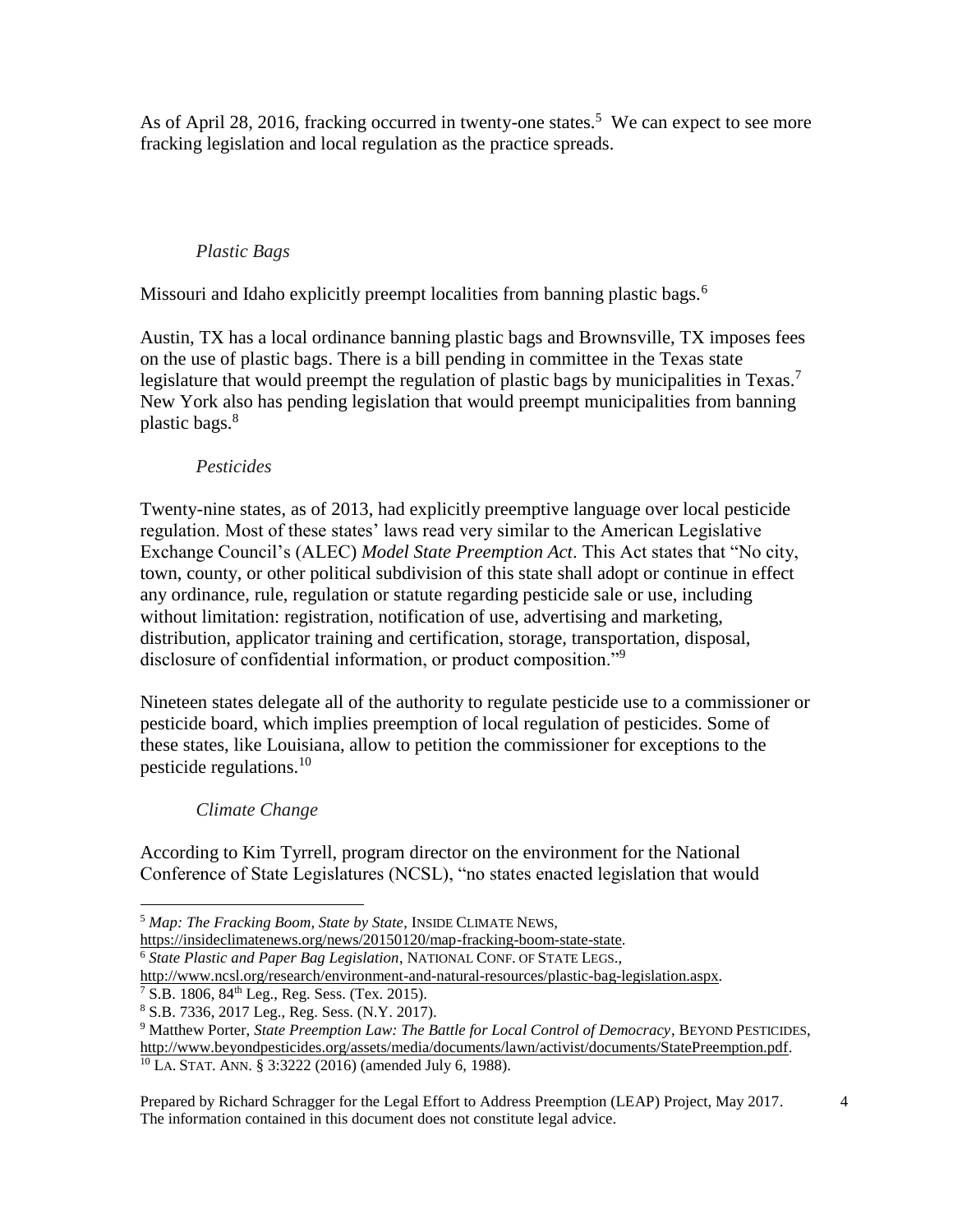preempt local governments from taking climate change into account." To her knowledge, only Oklahoma and North Carolina have passed such legislation in the last five years.<sup>11</sup>

# *Factory Farms*

<span id="page-4-0"></span>Many localities have begun regulating industrial agriculture in light of the threat it poses to community health and the environment, primarily through zoning ordinances. At least thirteen states have preempted this authority.<sup>12</sup>

For example, Wisconsin law provides that local governments cannot exceed statewide standards for the siting or expansion of large livestock facilities.<sup>13</sup> In addition, Tennessee prohibits local zoning regulation of buildings used primarily for agricultural purposes.<sup>14</sup>

## *GMOs*

<span id="page-4-1"></span>President Obama signed the National Bioengineered Food Disclosure Standard on July 29, 2016. The Act preempted existing state and local laws relating to GMO labeling.<sup>15</sup>

<span id="page-4-3"></span><span id="page-4-2"></span>PUBLIC HEALTH

# *E-Cigarettes*

At least seven states have preempted local regulation of e-cigarettes.<sup>16</sup>

States have primarily preempted local regulation of e-cigarettes by amending their existing tobacco preemption statutes to explicitly include e-cigarettes or vapor products. One state that has done this is Oklahoma. In 2014, the Oklahoma legislature amended section 600.10 of the Prevention of Youth Access Tobacco Act to prevent political subdivisions from regulating "vapor products" in addition to tobacco products.<sup>17</sup> Washington's legislature, on the other hand, passed a comprehensive regulation of vapor products in 2016 that includes a section preempting local regulation of vapor products.<sup>18</sup>

<sup>16</sup> ARK. CODE ANN. § 26-57-267 (2016) (amended April 7, 2015); IOWA CODE §§ 453A.56, 435A.1 (2016) (amended May 23, 2014); NEV. REV. STAT. § 202.249(4) (2016) (amended June 1, 2013); OKLA. STAT. tit. 37 § 600.10 (2016) (amended April 25, 2014); S.C. CODE ANN. § 16-17-504 (2016) (amended June 7, 2013); S.D. CODIFIED LAWS §§ 34-46-20, 34-46-6 (2016) (amended March 28, 2014); WASH. REV. CODE § 70.345.210 (2016) (effective June 28, 2016).

 $\overline{a}$ <sup>11</sup> Elizabeth Daigneau, *Will States Stop Cities from Combating Climate Change?*, GOVERNING, Jan. 2017, [http://www.governing.com/topics/transportation-infrastructure/gov-climate-change-states-cities](http://www.governing.com/topics/transportation-infrastructure/gov-climate-change-states-cities-preemption.html)[preemption.html.](http://www.governing.com/topics/transportation-infrastructure/gov-climate-change-states-cities-preemption.html) 

<sup>&</sup>lt;sup>12</sup> *Preemption Map*, GRASSROOTS CHANGE[, https://grassrootschange.net/preemption](https://grassrootschange.net/preemption-map/#/category/factory-farms)[map/#/category/factory-farms.](https://grassrootschange.net/preemption-map/#/category/factory-farms) 

<sup>13</sup> WIS. STAT. § 93.90 (2016) (enacted April 13, 2004).

<sup>14</sup> TENN. CODE ANN. § 13-7-114 (2016) (effective March 12, 2014).

<sup>15</sup> National Bioengineered Food Disclosure Standard, Pub. L. No. 114-216, 130 Stat. 834.

<sup>17</sup> OKLA. STAT. tit. 37 § 600.10 (2016) (amended April 25, 2014).

<sup>18</sup> WASH. REV. CODE § 70.345.210 (2016) (effective June 28, 2016).

Prepared by Richard Schragger for the Legal Effort to Address Preemption (LEAP) Project, May 2017. The information contained in this document does not constitute legal advice.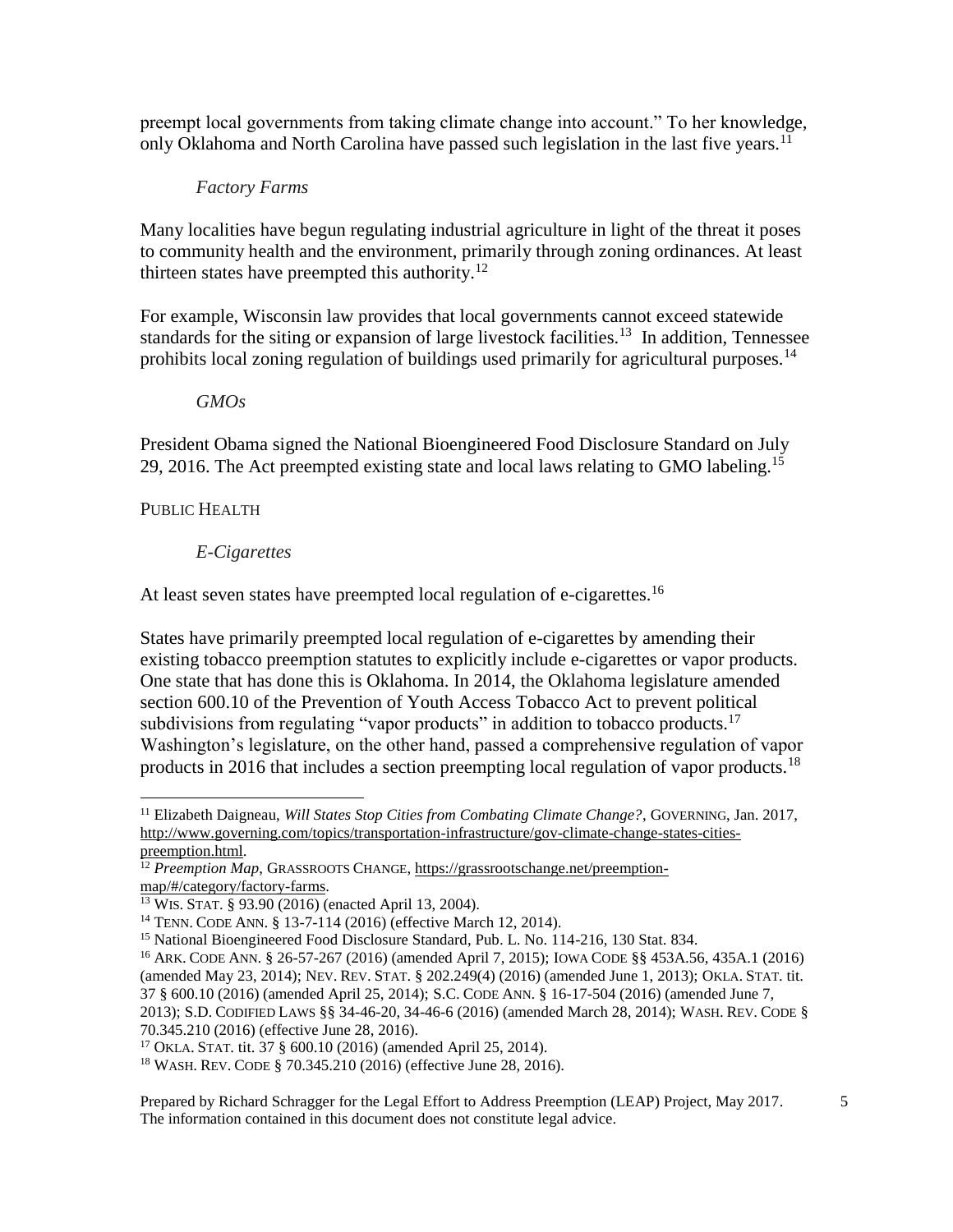This is a new area of regulation for states, as most legislation has been passed since 2015. Localities can expect to see increasing pushback from states on local regulation in the area as more tobacco companies pressure state legislatures in to preempting such activity by amending their current tobacco statutes to include e-cigarettes.

# *Tobacco Products, More Generally*

<span id="page-5-0"></span>Thirty-one states have some form of preemption of local regulation of tobacco products.<sup>19</sup> Two states, Washington and Michigan, preempt advertising, licensure, smoke-free indoor air, and youth access. The other twenty-nine states preempt some combination of advertising, licensure, smoke-free indoor air, and youth access. Ten states specifically preempt the licensure of vending machines containing tobacco products.

As of February 2017, there were two pending preemptive statutes in state legislatures. In New York, a bill sponsored by democratic assemblyman J. Gary Pretlow would preempt local regulation of tobacco use on casino patios.<sup>20</sup> In Texas, republican representative Matt Shaheen introduced a bill that would preempt local regulation of tobacco use in cigar bars. $^{21}$ 

## *Nutrition*

<span id="page-5-1"></span>Nine states currently preempt local control over nutrition and food policy.<sup>22</sup> These laws range from preempting local regulation that requires nutrition labeling, like in Alabama, to local laws that prevent restaurants from including toys in children's meals, like in Wisconsin.

In New York, pending legislation would preempt local regulation of "food labels or the portion of food produced, processed, transported, stored, marketed, distributed, sold or offered for sale."<sup>23</sup>

## *Gun Control*

 $\overline{a}$ 

<span id="page-5-2"></span>Forty-three states have enacted broad preemption statutes related to firearms and ammunition. Eleven of these states have an absolute preemption of municipal firearm

<sup>19</sup> CTR. FOR DISEASE CONTROL & PREV. PREEMPTION ON ADVERTISING, LICENSURE, SMOKE-FREE INDOOR AIR, AND YOUTH ACCESS (2016), [https://www.cdc.gov/statesystem/preemption.html.](https://www.cdc.gov/statesystem/preemption.html)

<sup>20</sup> S.B. 00736, 2017 Leg., Reg. Sess. (N.Y. 2017).

 $21$  H.B. 1279,  $85$ <sup>th</sup> Leg., Reg. Sess. (Tex. 2017).

<sup>22</sup> ALA. CODE § 20-1-7 (2016) (effective June 9, 2011); ARIZ. REV. STAT. ANN. § 44-1380 (2016) (enacted April 13, 2011); FLA. STAT. § 509.032 (2016) (amended June 2, 2011); GA. CODE ANN. § 26-2-373 (2016) (amendment May 12, 2008); KAN. STAT. ANN. § 12.16.137 (2017) (enacted July 1, 2016); MISS. CODE ANN. § 75-29-901 (2017) (effective March 18, 2013); OHIO REV. CODE ANN. § 3717.53 (LexisNexis 2016) (amended Dec. 24, 2007); UTAH CODE ANN. §§ 10-8-44.5, 17-50-329 (LexisNexis 2016) (enacted March 24, 2009); WIS. STAT. § 66.0418 (2016) (effective July 2, 2013). <sup>23</sup> S.B. 03877, 2017 Leg., Reg. Sess. (N.Y. 2017).

Prepared by Richard Schragger for the Legal Effort to Address Preemption (LEAP) Project, May 2017. The information contained in this document does not constitute legal advice.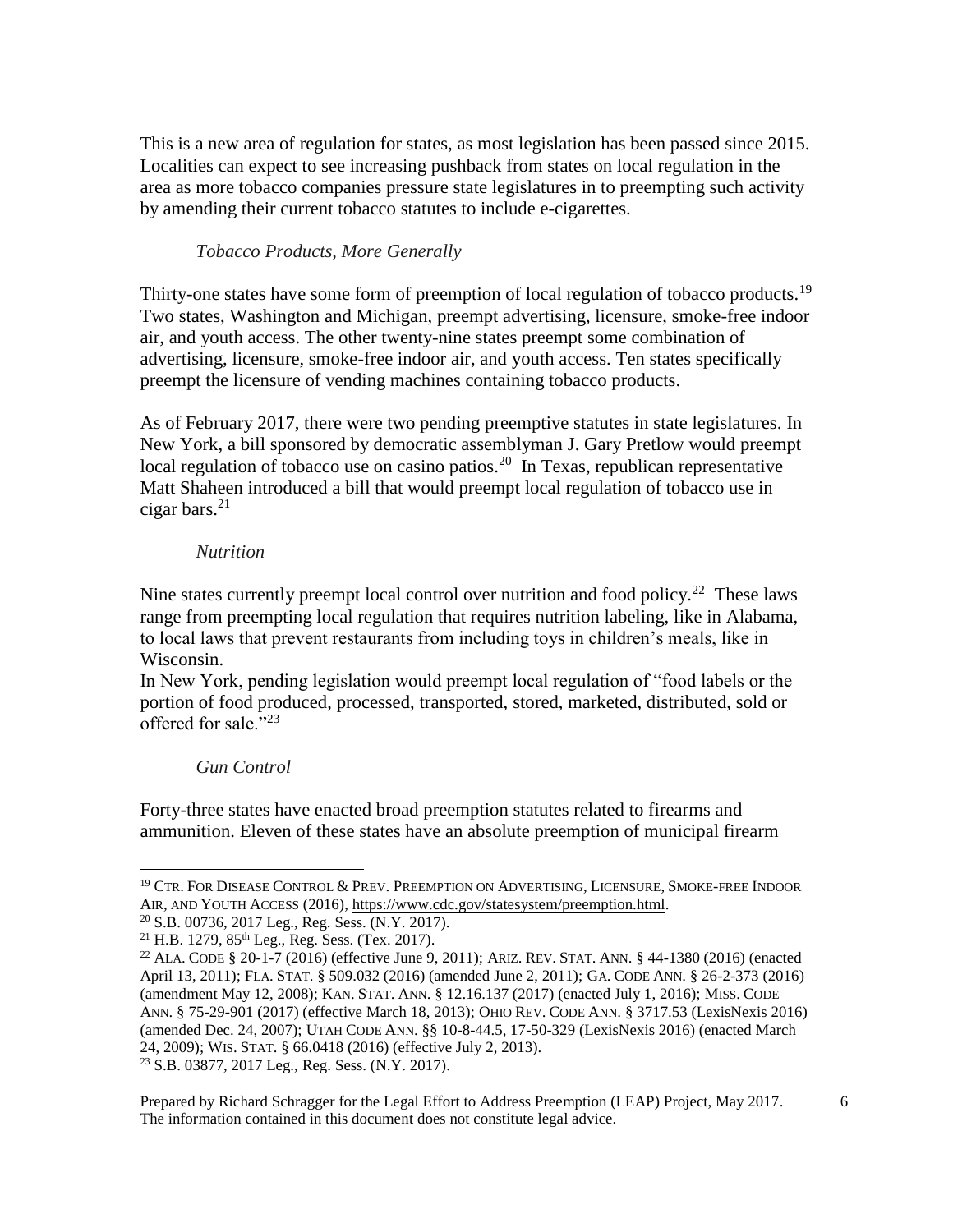regulations, permitting no exceptions whatsoever.<sup>24</sup> Notably, New Mexico implemented this rule through an amendment to the state constitution.<sup>25</sup>

Note that the Colorado Supreme Court affirmed a trial court ruling which found that the state law that expressly preempted localities from regulating firearms unconstitutionally infringed on the City of Denver's home rule authority.<sup>26</sup> The Court went on, however, to invalidate Denver's ordinances that dealt with juvenile possession of firearms, carrying concealed firearms with a permit in a public park, and concealed weapon permitting because they conflicted with state law. Thus, localities in Colorado may enact some, but not any, regulation of firearms and/or ammunition. Home rule challenges, however, are not always successful. For example, the Ohio Supreme Court rejected the City of Cleveland's home rule challenge to Ohio's broad preemption statute for gun control in  $2010^{27}$ 

Pennsylvania did have a statute that absolutely preempted local government regulation of firearms, however in *Leach v. Commonwealth* the Supreme Court of Pennsylvania found this law to be in violation of the state Constitution, and thus voided it in its entirety.<sup>28</sup>

The seven states that do not have broad preemption statutes are California, Nebraska, Connecticut, Hawaii, Massachusetts, New Jersey, and New York. California and Nebraska expressly preempt some local regulation of firearms or ammunitions, but otherwise permit broad local regulation of firearms and ammunition. Neither Connecticut, Hawaii, Massachusetts, New Jersey, nor New York have a provision or statute expressly preempting local regulation of firearms or ammunition.<sup>29</sup> In addition, the courts of those states have not found broad *implied* preemption of local firearms and/or ammunition regulation.<sup>30</sup>

<span id="page-6-1"></span><span id="page-6-0"></span>EDUCATION

 $\overline{a}$ 

*Charter Schools*

<sup>&</sup>lt;sup>24</sup> These states are Arkansas, Indiana, Iowa, Kentucky, Michigan, New Mexico, Oregon, Rhode Island, South Dakota, Utah, and Vermont. Ark. Code Ann. §14-54-1411 (1993); Ind. Code Ann. §35-47-11.1-2 (2011); Iowa Code Ann. §724.28 (1990); Ky. Rev. Stat. Ann. §65.870 (2012); Mich. Comp. Laws Ann. §123.1102 (2015); N.M. Const. Art. II §6 (1986); Or. Rev. Stat. §166.170 (1995); R.I. Gen. Laws. Ann. §11-47-58 (1986); S.D. Codified Laws §7-18A-36 (1983), §9-19-20 (1983), §8-5-13 (1983); Utah Code §76-10-500 (1999); Vt. Stat. Ann. §24-2295 (1987).

<sup>25</sup> N.M. Const. Art. II §6 (1986).

<sup>26</sup> State v. City and County of Denver, 139 P.3d 635 (Colo. 2006).

 $27$  City of Cleveland v. State, 128 Ohio St. 3d 135 (Ohio 2010).

<sup>28</sup> Leach v. Commonwealth, 141 A.3d 426 (2016).

<sup>29</sup> *Local Authority to Regulate Firearms*, LAW CTR. TO PREVENT GUN VIOLENCE,

[http://smartgunlaws.org/gun-laws/policy-areas/other-laws/local-authority/.](http://smartgunlaws.org/gun-laws/policy-areas/other-laws/local-authority/)

<sup>30</sup> See, e.g. Town of Amherst v. Att'y Gen., 502 N.E.2d 128 (Mass. 1986); Township of Chester v.

Panicucci, 299 A.2d 385, 389 (N.J. 1973); People v. Stagnitto, 691 N.Y.S.2d 223 (N.Y. App. Div. 1999).

Prepared by Richard Schragger for the Legal Effort to Address Preemption (LEAP) Project, May 2017. The information contained in this document does not constitute legal advice.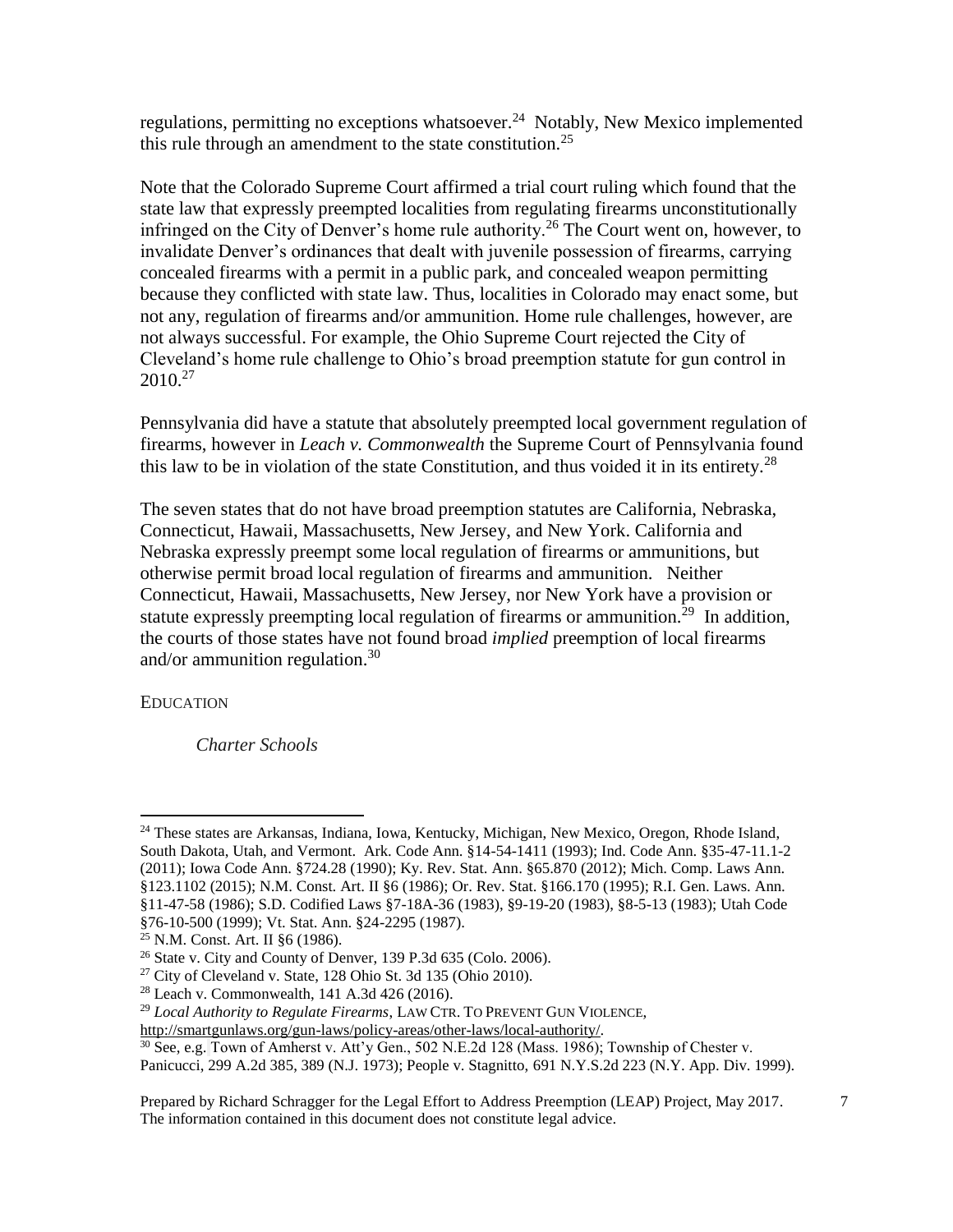The Mississippi Charter Schools Act of 2013 provides that "Although a charter school is geographically located within the boundaries of a particular school district and enrolls students who reside within the school district, the charter school may not be considered a school within that district under the purview of the school district's school board. The rules, regulations, policies and procedures established by the school board for the noncharter public schools that are in the school district in which the charter school is geographically located do not apply to the charter school unless otherwise required under the charter contract or any contract entered into between the charter school governing board and the local school board."<sup>31</sup>

It is also notable that the American Legislative Exchange Council (ALEC) released its education model policy, *The Next Generation Charter Schools Act*, in September 2016.<sup>32</sup> This model policy contains similar preemptive language to the Mississippi legislation which would exempt charter schools from most or all of the local regulations on education.

# *School Discipline*

<span id="page-7-0"></span>In 2015, Illinois governor Bruce Rauner signed in to law a sweeping school disciple reform bill. The bill rewrote the entire section of the Illinois code that dealt with school disciple. The new law preempts "zero tolerance" suspensions and expulsions and requires that school exhaust all other solutions before expelling students or suspending them for more than three days, in addition to other changes.<sup>33</sup>

There is a similar bill pending in the Virginia state legislature that has bipartisan support. The bill would limit suspensions greater than ten days or expulsions except for "drug offenses, firearm offenses, certain criminal acts, or if the underlying conduct involves other weapons, inappropriate sexual behavior, or serious bodily injury."<sup>34</sup> While these bills do not explicitly preempt local control over school discipline, they do so implicitly by regulating the subject area comprehensively.

<span id="page-7-2"></span><span id="page-7-1"></span>**TAXATION** 

l

*Limitations on Property Tax Increases*

<sup>31</sup> MISS. CODE ANN. § 37-28-45 (2016) (effective July 1, 2013).

<sup>32</sup> *The Next Generation Charter Schools* Act, AMERICAN LEGISLATIVE EXCHANGE COUNCIL, <https://www.alec.org/model-policy/amendments-and-addendum-the-next-generation-charter-schools-act/> (last visited Feb. 15, 2017).

 $33$  105 ILL. COMP. STAT.  $5/10$ -22.6 (2016) (enacted Aug. 24, 2015).

<sup>34</sup> S.B. 997, 2017 Gen. Assemb., Reg. Sess. (Va. 2017).

Prepared by Richard Schragger for the Legal Effort to Address Preemption (LEAP) Project, May 2017. The information contained in this document does not constitute legal advice.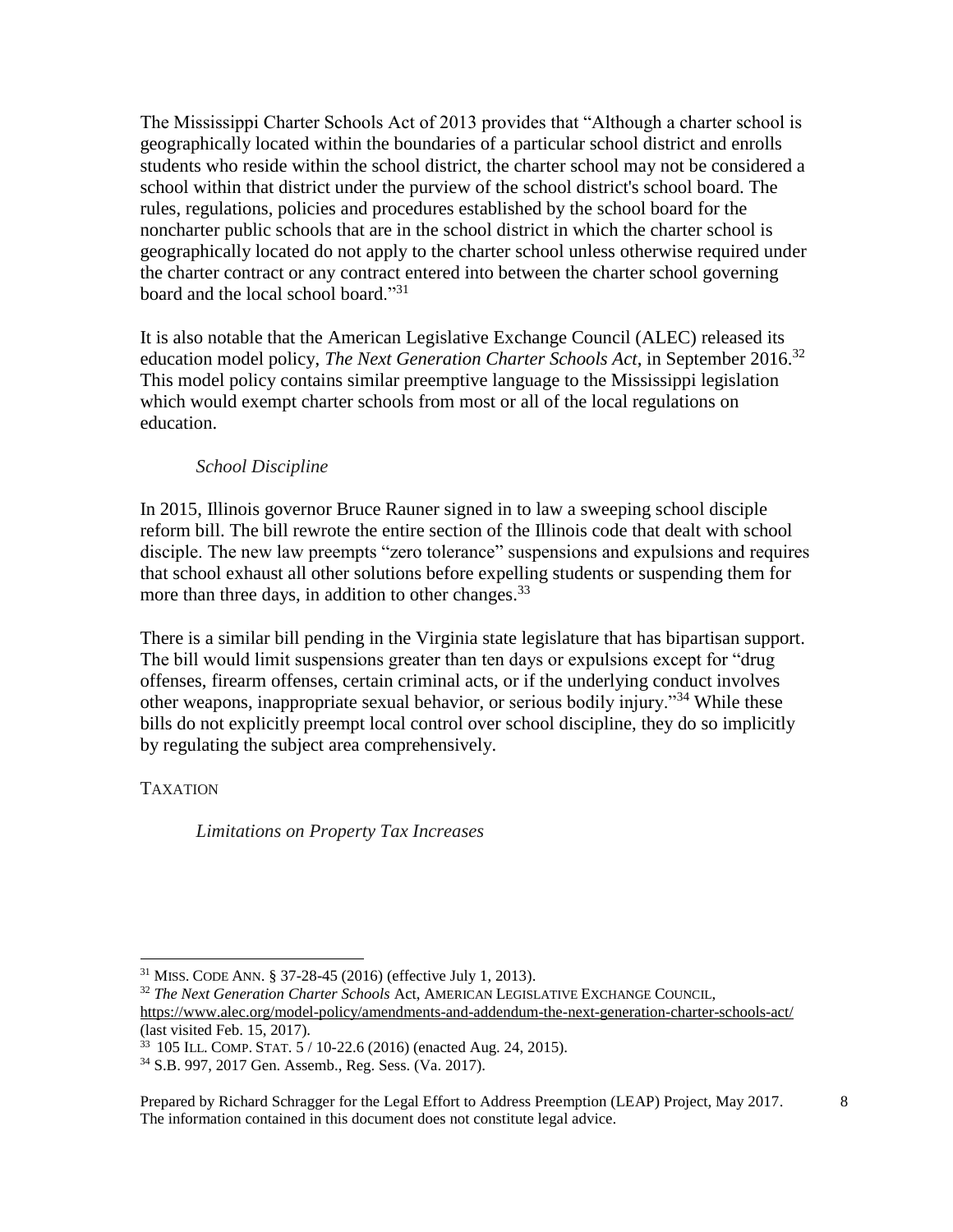Thirty-four states, as of 2015, imposed property tax rate limits on localities.<sup>35</sup> In Florida, for example, counties, municipalities, and school districts are each limited to 10 mills, excluding debt service.<sup>36</sup> There are higher limits for special districts other than water management districts, counties that provide a municipal service, and consolidated cities and counties. A majority of voters may authorize an increase in millage for no more than two years. Six other states also have override provisions.

Nevada is one of the states that does not provide a public override of a property tax limitation. The Nevada Constitution set the maximum property tax rate to \$5 per \$100 of assessed value.<sup>37</sup> In addition, there is a statutory limit for public purposes of overlapping districts of \$3.64 per \$100 of assessed value. If the combined rates of taxing jurisdictions within a county exceed the limit, and the local governments do not agree to a new rate that falls below the limit, the state will set the rate for that county.<sup>38</sup>

## *Limitations on Assessed Values Increases*

<span id="page-8-0"></span>Eighteen states imposed limits on assessment value increases as of  $2015<sup>39</sup>$  In Maryland, assessment of eligible residential property is capped at 110% of the prior year's value for county and municipal purposes.<sup>40</sup> There is no override mechanism for this provision.

In fact, only one state explicitly provides an override procedure for limitations on assessed value increases: Georgia. But, it is the localities in Georgia that are authorized to implement homestead exemptions that freeze the value of property tat the base year valuation for as long as the homeowner resides on the property, not the state. $41$ 

## <span id="page-8-1"></span>*Limitations on Tax Levies*

Thirty-five states impose limitations on tax levies, primarily through tax caps.<sup>42</sup> New York, for example, limits the amount raised by taxes on real estate in any fiscal year to the amount equal to the following percentages of the average full valuation of taxable real estate: 1.5-2% of counties, 2% for cities and villages, and 2.5% for New York City and the counties therein.<sup>43</sup> The levy cap can be exceeded with 60% of the governing body in each budget year for local government and of district voters for school districts.

 $\overline{a}$ <sup>35</sup> *Significant Features of the Property Tax*, LINCOLN INST. OF LAND POLICY & GEORGE WASHINGTON INST. OF PUBLIC POLICY[, http://datatoolkits.lincolninst.edu/subcenters/significant-features-property](http://datatoolkits.lincolninst.edu/subcenters/significant-features-property-tax/Report_Tax_Limits.aspx)[tax/Report\\_Tax\\_Limits.aspx.](http://datatoolkits.lincolninst.edu/subcenters/significant-features-property-tax/Report_Tax_Limits.aspx)

<sup>36</sup> FLA. STAT. § 200.065 - § 200.181 (2016); FLA. CONST. art. VII, §9.

<sup>37</sup> NEV. CONST. art. 10, § 2.

<sup>38</sup> Nev. Rev. Stat. §§ 361.453; 361.4545; 354.705; 450.760 (2016).

<sup>39</sup> *Significant Features of the Property Tax*, *supra*.

<sup>40</sup> MD. CODE ANN., TAX-PROPERTY § 9-105 (LexisNexis 2016).

<sup>41</sup> GA. CODE ANN. § 48-5-50.1 (2016); GA. CONST. art. VII, § II.

<sup>42</sup> *Significant Features of the Property Tax*, *supra*.

<sup>43</sup> N.Y. CONST. art. VIII, § 10.

Prepared by Richard Schragger for the Legal Effort to Address Preemption (LEAP) Project, May 2017. The information contained in this document does not constitute legal advice.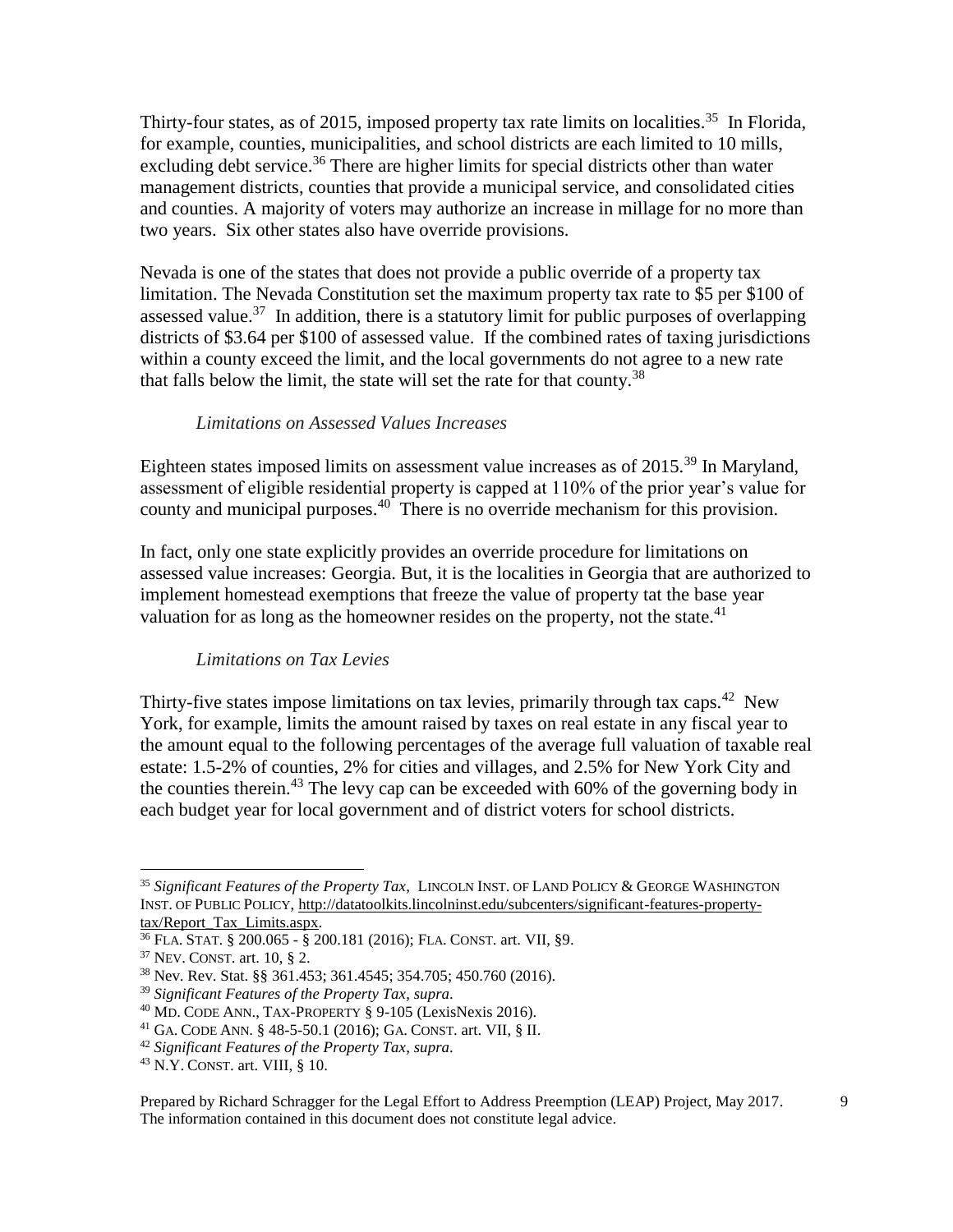Five of the thirty-five states that impose these limitations do not provide for override procedures like New York does. One such state is Delaware which limits county property tax revenues to 15% of the total property taxes imposed for the preceding fiscal year, but does not include new construction. <sup>44</sup>

# *Truth in Taxation Requirements*

<span id="page-9-0"></span>Twelve states impose truth in taxation or full disclosure requirements on localities.<sup>45</sup> Missouri's truth in taxation statute provides that county governments must hold a public hearing on the proposed tax rate prior to fixing the tax rate. The statue also provides that the notice of the hearing, including several financial disclosures, must be published in at least one newspaper qualified under the laws of Missouri of general circulation in the county at least seven days prior to the hearing.<sup>46</sup>

North Dakota law provides that notice be given to property owners by mail at least seven days prior to a public hearing on raising taxes.<sup>47</sup> This limitation, however, only applies to cities, counties, school districts, and city park districts that levy more than \$100,000.

# *No limit on local taxation, as of 2015*

According to the Lincoln Institute of Land Policy and George Washington Institute of Public Policy, there are three states that do not impose limitations on local taxation. These states are Hawaii, New Hampshire, and Vermont.<sup>48</sup>

## <span id="page-9-1"></span>SHARING ECONOMY

 $\overline{a}$ 

Thirty-seven states have preempted local regulation of ride-sharing platforms. Wyoming passed a comprehensive statute regulating ride-sharing and preempting local regulation as recently as March 3, 2017.<sup>49</sup> Most of these statutes refer to ride-sharing platforms, like Uber and Lyft, as "transportation network companies" or "TNCs."<sup>50</sup>

Of the thirteen states that do not currently preempt local regulation of ride-sharing platforms, some still provide some statewide regulation. This non-preemptive regulation is typically insurance-related. For example, Texas provides comprehensive regulation for

<sup>44</sup> DEL. CODE. ANN. tit. 9, § 8002(c) (2016).

<sup>45</sup> *Significant Features of the Property Tax*, *supra*.

<sup>46</sup> MO. REV. STAT. § 137.055 (2016).

<sup>47</sup> N.D. CENT. CODE § 57-15-02.1 (2016).

<sup>48</sup> *Significant Features of the Property Tax*, *supra*.

<sup>49</sup> WYO. STAT. § 31-20-111 (2017) (enacted March 3, 2017).

<sup>50</sup> *See, e.g.* TENN. CODE ANN. § 65-15-302 (enacted May 20, 2015).

Prepared by Richard Schragger for the Legal Effort to Address Preemption (LEAP) Project, May 2017. The information contained in this document does not constitute legal advice.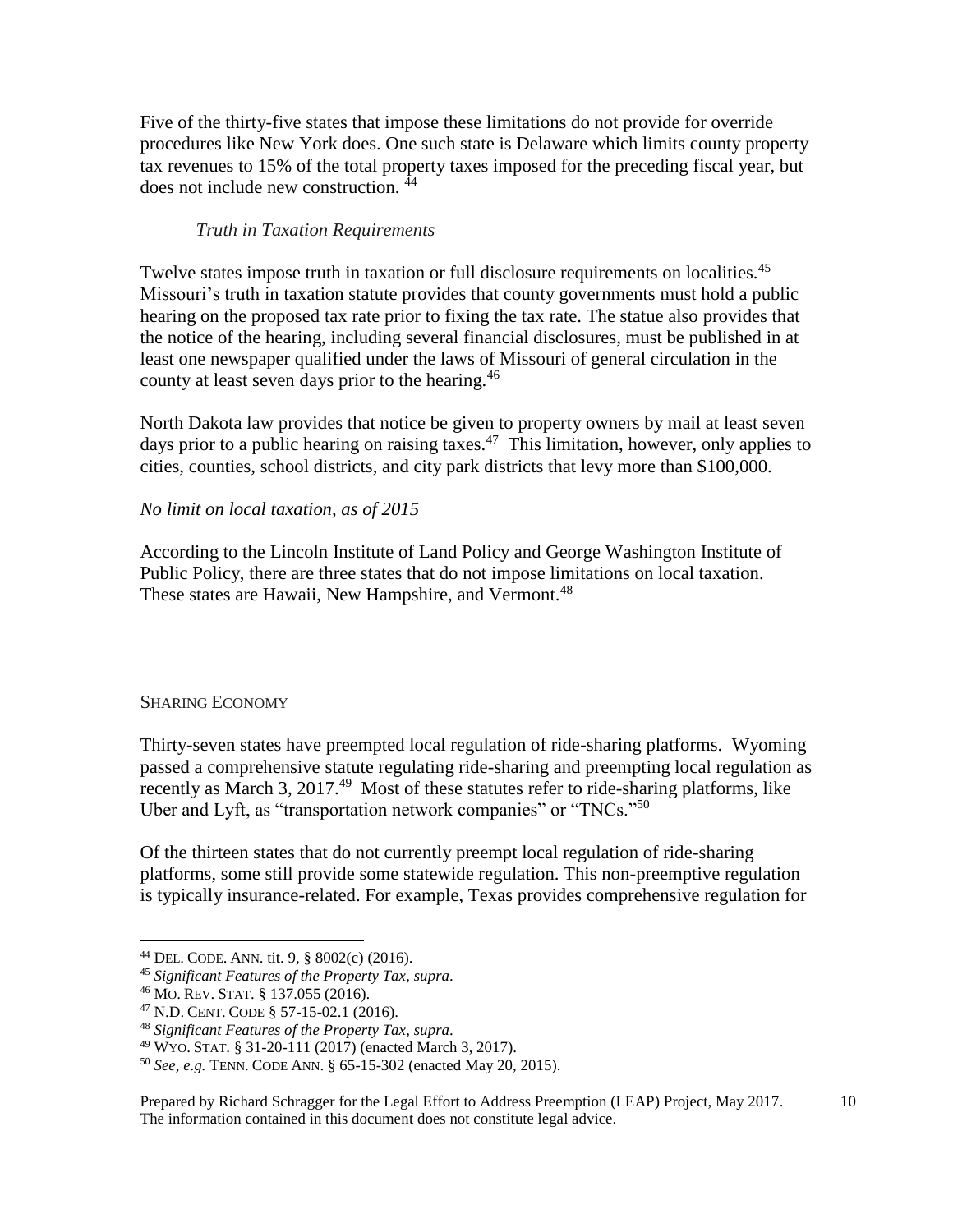ride-sharing drivers and companies.<sup>51</sup> However, the statute does not purport to explicitly or implicitly preempt local regulation of the industry. There is legislation pending in the Texas legislature that would preempt local regulation of ride-sharing platforms, but it has not moved to committee as of March 4,  $2017<sup>52</sup>$ 

Only one state has explicitly preempted local regulation of home-sharing platforms, like AirBnB and VRBO. Arizona law prohibits a county from disallowing short-term rentals in its jurisdiction.<sup>53</sup> The statute effectively mandates the existence of home-sharing platforms in Arizona localities. Alternatively, New York effectively preempts local law that would allow home-sharing platforms by criminalizing short-term rentals less than thirty days and the advertisement of such rentals.<sup>54</sup>

While the growth of ride-sharing regulation has expanded exponentially since 2014, home-sharing regulation has remained virtually non-existent. It will be interesting to see if more states adopt language similar to Arizona, which preempts localities from preventing home-sharing in their jurisdictions, or to New York, which effectively preempts localities from allowing home sharing in their jurisdictions.

<span id="page-10-1"></span><span id="page-10-0"></span>HOUSING

l

# *Affordable Housing Requirements (Inclusionary Zoning)*

At least eleven states have enacted laws preempting local authority to issue inclusionary zoning ordinances and/or requirements that private developers include affordable housing units in their projects. These states include: Arizona  $(2015)$ ,<sup>55</sup> Colorado  $(2010)$ ,<sup>56</sup> Texas  $(2005)$ ,<sup>57</sup> Arkansas (restrictions only apply to manufactured homes)  $(2003)$ ,<sup>58</sup> Massachusetts (2003),<sup>59</sup> Oregon (1999),<sup>60</sup> Tennessee (1996),<sup>61</sup> New Hampshire (1991),<sup>62</sup> New Jersey  $(1975)$ , <sup>63</sup> Rhode Island, <sup>64</sup> and North Carolina<sup>\*</sup>. <sup>65</sup>

<sup>57</sup> [Tex. Local Gov't Code § 214.905.](http://www.statutes.legis.state.tx.us/Docs/LG/htm/LG.214.htm)

<sup>64</sup> [R.I. Gen. Law 45-24-46.1.](http://webserver.rilin.state.ri.us/Statutes/TITLE45/45-24/45-24-46.1.HTM) See also [Rhode Island Statewide Planning Program, Inclusionary Housing](http://www.planning.ri.gov/documents/sustainable/2015/FINAL_Inclusionary_Zoning_w_Appendix_A.pdf)  Zoning Guidance: A [Handbook for Rhode Island Municipalities.](http://www.planning.ri.gov/documents/sustainable/2015/FINAL_Inclusionary_Zoning_w_Appendix_A.pdf)

<sup>51</sup> TEX. INS. CODE § 1954.001 *et seq.* 

 $52$  H.B. 100,  $85<sup>th</sup>$  Leg., Reg. Sess. (Tex. 2017).

<sup>53</sup> ARIZ. REV. STAT. § 11-269.17 (enacted May 12, 2016).

<sup>54</sup> N.Y. MULT. D. LAW § 121 (Consol. 2017) (effective Oct. 21, 2016).

<sup>55</sup> [A.R.S. § 9-461.16.](https://legiscan.com/AZ/text/SB1072/id/1074754)

<sup>56</sup> [C.R.S. § 38-12-301.](http://www.lexisnexis.com/hottopics/colorado/?app=00075&view=full&interface=1&docinfo=off&searchtype=get&search=C.R.S.+38-12-301)

<sup>58</sup> [Ark. Code 14-54-1604.](http://www.lexisnexis.com/hottopics/arcode/Default.asp)

<sup>59</sup> [M.G.L. 40B §§ 20-23.](https://malegislature.gov/Laws/GeneralLaws/PartI/TitleVII/Chapter40B)

<sup>60</sup> [Or. Rev. Stat. § 197.309.](https://www.oregonlaws.org/ors/197.309)

<sup>&</sup>lt;sup>61</sup> Joey Garrison, Legal Threat Hangs Over Nashville Affordable Housing Proposal, The Tennessean (Sept. [6, 2016, 7:04 a.m.\).](http://www.tennessean.com/story/news/local/davidson%20/2016/09/06/legal-threat-hangs-over-nashville-affordable-housing-proposal/89782528/) See also [Joey Garrison, Senate Bill would Prohibit Affordable Housing Mandates, The](http://www.tennessean.com/story/news/2016/01/19/state-bill-would-prohibit-affordable-housing-mandates/79003712/)  [Tennessean \(Jan.19, 2016, at 10:38 p.m.\).](http://www.tennessean.com/story/news/2016/01/19/state-bill-would-prohibit-affordable-housing-mandates/79003712/) See [Tenn. Code § 66-35-102\(b\).](https://www.lexisnexis.com/hottopics/tncode/)

<sup>&</sup>lt;sup>62</sup> [RSA 674:59](http://www.gencourt.state.nh.us/rsa/html/LXIV/674/674-59.htm) . See also Cordell A. Johnston, New Laws Require Updates to Zoning Ordinances, New [Hampshire Municipal Association \(Dec. 2008\).](https://www.nhmunicipal.org/TownAndCity/Article/131.)

<sup>63</sup> [Southern Burlington County, NAACP v. Township of Mount Laurel, 336 A.2d 713 \(N.J. 1975\).](https://www.quimbee.com/cases/southern-burlington-county-naacp-v-township-of-mount-laurel)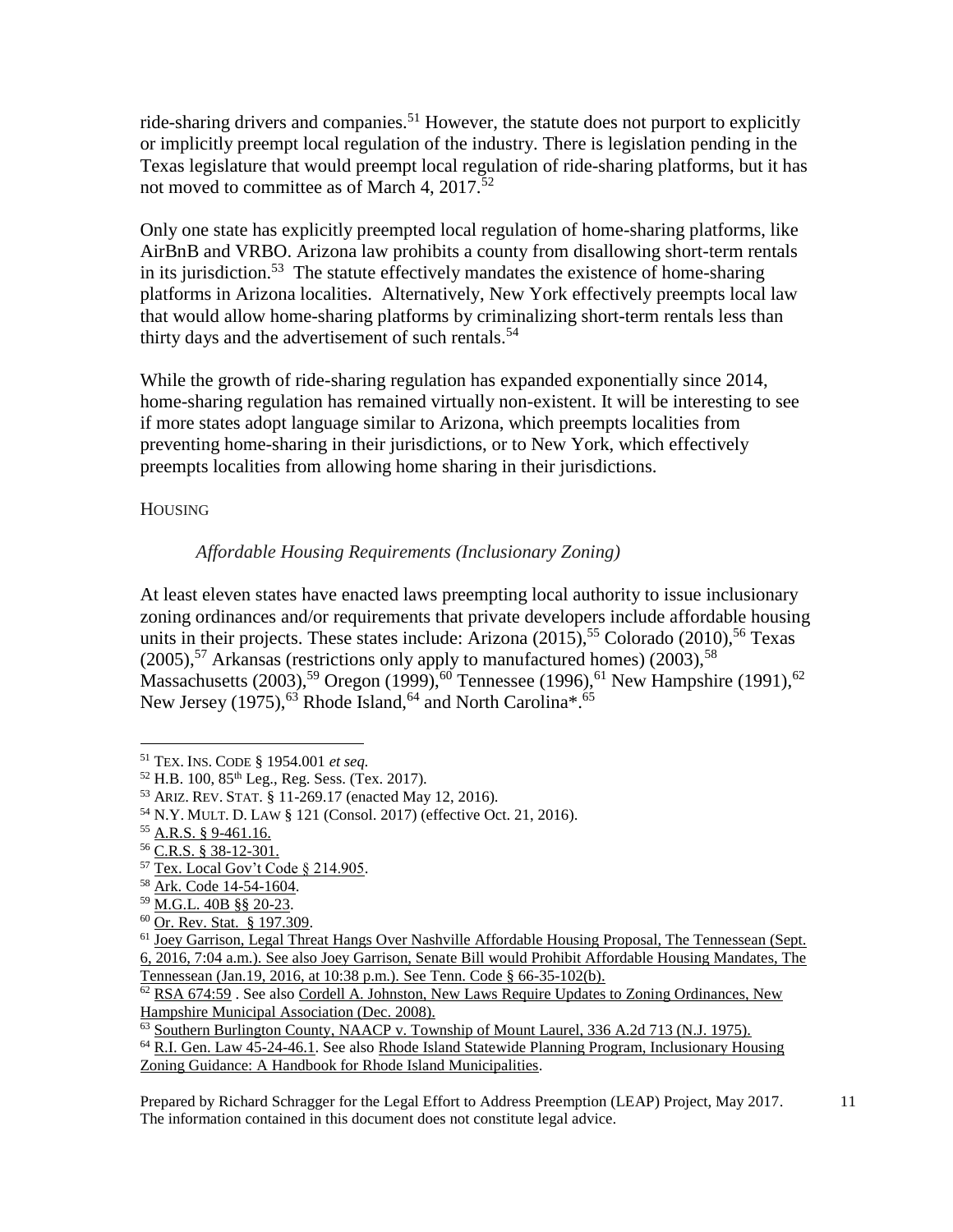In New Hampshire and New Jersey, the states have preempted local authority in so far as they require localities to adopt policies that promote affordable housing. Rhode Island allows localities to promulgate such ordinances but applies various restrictions.<sup>66</sup> Similarly, Massachusetts allows localities to enact such ordinances but allows developers to bypass them in certain circumstances.<sup>67</sup>

Wisconsin may also preempt local authority in this area because a state appellate court held that the city of Madison's affordable housing ordinance violated Wisconsin state law because it was functionally, an act of rent control.<sup>68</sup>

#### *Rent Control*

<span id="page-11-0"></span>At least twenty-seven states have enacted laws preempting local authority to set the price of rent for private housing units. These states include: Arizona  $(2015)$ , <sup>69</sup> Colorado  $(2010)$ ,<sup>70</sup> Utah (2006),<sup>71</sup> Wisconsin (2006 – Madison ordinance overturned by the courts),<sup>72</sup> Indiana (2002),<sup>73</sup> Kansas (2001),<sup>74</sup> Connecticut,<sup>75</sup> Florida (2001),<sup>76</sup> Massachusetts (exceptions apply)(1997),<sup>77</sup> Illinois (1997),<sup>78</sup> Tennessee (1996),<sup>79</sup>Alabama  $(1993)$ ,<sup>80</sup> Arkansas (1993),<sup>81</sup> North Dakota (1993),<sup>82</sup> Kentucky (1992),<sup>83</sup> New Mexico  $(1991),^{84}$  South Dakota (1990), <sup>85</sup> Missouri (1989), <sup>86</sup> Oklahoma (1988), <sup>87</sup> Michigan

 $\overline{a}$ 

 $\overline{69}$  [A.R.S. § 9-461.16.](https://legiscan.com/AZ/text/SB1072/id/1074754)

<sup>70</sup> [C.R.S. § 38-12-301.](http://www.lexisnexis.com/hottopics/colorado/?app=00075&view=full&interface=1&docinfo=off&searchtype=get&search=C.R.S.+38-12-301)

<sup>72</sup> Wall, *supra* [note 68.](http://isthmus.com/opinion/opinion/how-inclusionary-zoning-backfired-on-madison/)

<sup>73</sup> [IC. § 32-31-1-20.](http://iga.in.gov/static-documents/4/e/7/e/4e7eb06c/TITLE32_AR31_ch1.pdf)

<sup>74</sup> [KA. Code § 12-16, 120.](http://www.kslegislature.org/li_2014/b2013_14/statute/012_000_0000_chapter/012_016_0000_article/012_016_0120_section/012_016_0120_k/)

<sup>75</sup> [Julia Singer Bansal, States Authorizing Rent Control, Office of Legislative Research, Connecticut](https://www.cga.ct.gov/2015/rpt/pdf/2015-R-0020.pdf)  [General Assembly \(2015\).](https://www.cga.ct.gov/2015/rpt/pdf/2015-R-0020.pdf) *See* Old Colony Gardens, Inc. v. Stamford, 147 Conn. 60 (1959)(finding that municipalities have not been delegated authority to enact rent control laws).

<sup>76</sup> [Fla. Code § 125.0103](http://www.leg.state.fl.us/Statutes/index.cfm?App_mode=Display_Statute&Search_String=&URL=0100-0199/0125/Sections/0125.0103.html) (an exception is provided for housing emergencies – see subsection (2)).

<sup>77</sup> [M.G.L.A. 40P § 4.](https://malegislature.gov/Laws/GeneralLaws/PartI/TitleVII/Chapter40P/Section4)

<sup>78</sup> [50 ILCS 825.](http://www.ilga.gov/legislation/ilcs/ilcs3.asp?ActID=748&ChapterID=11)

<sup>79</sup> [Tenn. Code Ann. § 66-35-102\(a\).](https://www.lexisnexis.com/hottopics/tncode/)

<sup>80</sup> [Code of Ala. 11-80-8.1.](http://alisondb.legislature.state.al.us/alison/codeofalabama/1975/coatoc.htm)

81 [A.C.A. §14-16-601.](http://www.lexisnexis.com/hottopics/arcode/Default.asp)

<sup>82</sup> [N.D. Code § 47-16-02.1.](http://www.legis.nd.gov/cencode/t47c16.pdf?20160325135932)

<sup>83</sup> [KY. Code § 65.875.](http://www.lrc.ky.gov/Statutes/statute.aspx?id=23533)

<sup>84</sup> [N.M. Code § 47-8A-1.](http://public.nmcompcomm.us/nmpublic/gateway.dll/?f=templates&fn=default.htm)

<sup>&</sup>lt;sup>65</sup> City of Raleigh Housing and Neighborhoods Department, Affordable Housing Improvement Plan FY [2016-FY 2020](file:///C:/Users/User/Downloads/AffordableHousingImprovementPlan.pdf) (mandatory inclusionary zoning is illegal but some cities have them (Chapel Hill, Davidson, and Monteo) but other actions are allowed). But see [Tyler Mulligan, A Primer on Inclusionary Zoning,](http://canons.sog.unc.edu/a-primer-on-inclusionary-zoning/)  [Coates' Cannons: NC Local Government Law \(Nov. 16, 2016\)](http://canons.sog.unc.edu/a-primer-on-inclusionary-zoning/) (arguing that the law is uncertain regarding this issue.)

<sup>66</sup> [Rhode Island Statewide Planning Program, Inclusionary Housing Zoning Guidance: A Handbook for](http://www.planning.ri.gov/documents/sustainable/2015/FINAL_Inclusionary_Zoning_w_Appendix_A.pdf)  [Rhode Island Municipalities.](http://www.planning.ri.gov/documents/sustainable/2015/FINAL_Inclusionary_Zoning_w_Appendix_A.pdf)

<sup>67</sup> [M.G.L. 40B §§ 20-23.](https://malegislature.gov/Laws/GeneralLaws/PartI/TitleVII/Chapter40B)

<sup>68</sup> Terrance Wall, *[How Inclusionary Zoning Backfired in Madison](http://isthmus.com/opinion/opinion/how-inclusionary-zoning-backfired-on-madison/)*, ISTHMUS (Mar. 15, 2007). Rent control statute: [Wis. Stat. § 66.1015](https://docs.legis.wisconsin.gov/statutes/statutes/66/X/1015)

<sup>&</sup>lt;sup>71</sup> [Utah Code § 57-20-1.](http://le.utah.gov/xcode/Title57/Chapter20/C57-20-S1_1800010118000101.pdf) (unless approved by the legislature)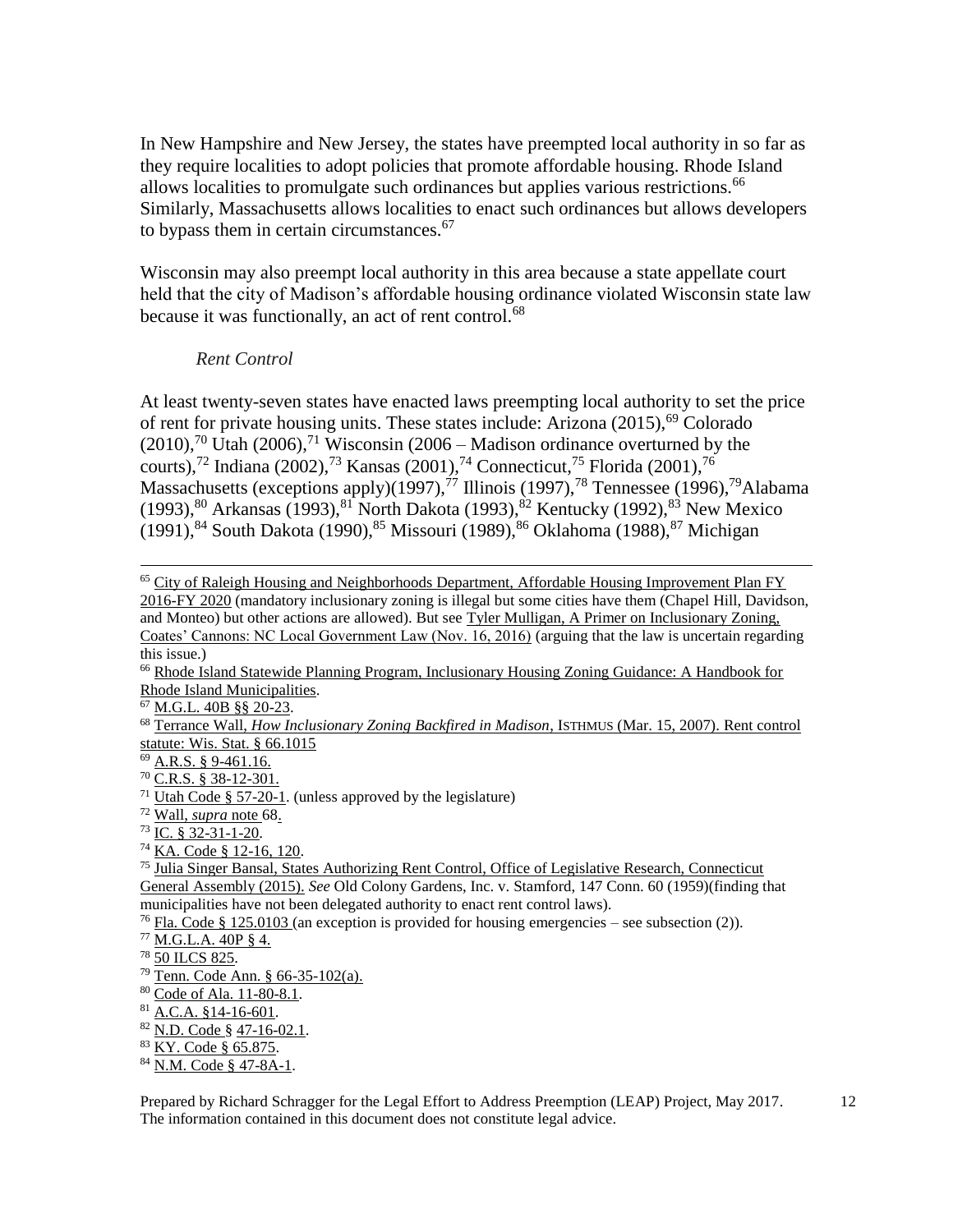$(1988)$ ,<sup>88</sup> North Carolina (1987), <sup>89</sup> Oregon (1985), <sup>90</sup> Georgia (1984), <sup>91</sup> Minnesota  $(1984)$ ,  $92$  Washington  $(1981)$ ,  $93$  and New Hampshire.  $94$ 

In Texas (2001), municipalities may enact rent control ordinances, but only if the municipality finds that a housing emergency exists due to a disaster (defined in section  $\frac{418.004}{95}$  and upon approval of the governor.<sup>95</sup> The municipality "shall continue or discontinue its rent control ordinance in the same manner that the governor continues or discontinues a state of disaster under section  $418.004...$ <sup>. . . . . . . 96</sup>

# *Linkage Fees*

<span id="page-12-0"></span>To date, it does not appear that any state has enacted a law preempting the authority of local governments to exact linkage fees. Very few localities employ such fees. Municipalities in Washington,  $97$  Massachusetts,  $98$  Florida,  $99$  and Colorado<sup>100</sup> have enacted such fees. Los Angeles has drafted such an ordinance, but it has not yet been enacted.<sup>101</sup>

# *Discrimination in Housing*

<span id="page-12-1"></span>Utah has enacted legislation (2015) that preempts or may preempt local authority to prohibit private parties from discriminating against specified categories of persons in housing.<sup>102</sup> Rhode Island (1990\*) might also preempt local authority to enact antidiscrimination ordinances because the "Finding and declaration of policy" of its antidiscrimination statute declares that it is "the policy of the state" to fight discrimination.<sup>103</sup> Moreover, discrimination is described as an evil that harms the entire state, thus it "is necessary to safeguard the right of all individuals to equal opportunity in obtaining

 $\overline{a}$ 

<sup>99</sup> *Id.*.

<sup>85</sup> [S.D. Code § 6-1-13.](http://sdlegislature.gov/Statutes/Codified_Laws/DisplayStatute.aspx?Type=Statute&Statute=6-1-13)

<sup>86</sup> [Mo. Code § 441.043.](https://www.nmhc.org/uploadedFiles/Articles/Final_Legislation_and_Regulation/Missouri%20Rent%20Control.pdf)

<sup>87</sup> [Ok. Stat. § 11-14-101.1.](http://www.oklegislature.gov/osstatuestitle.html)

<sup>88</sup> [Mich. Code § 123.411.](http://www.legislature.mi.gov/(S(weryr4clj2mnuzqqcrgsrxwm))/mileg.aspx?page=GetObject&objectname=mcl-123-411)

<sup>89</sup> [N.C. § 42-14.1.](http://www.ncleg.net/enactedlegislation/statutes/pdf/bysection/chapter_42/gs_42-14.1.pdf)

<sup>90</sup> [2015 O.R.S. § 91.225.](https://www.oregonlaws.org/ors/91.225)

<sup>91</sup> [O.C.G.A. § 44-7-19.](http://www.lexisnexis.com/hottopics/gacode/Default.asp)

 $92$  [MN. Code § 471.9996.](https://www.revisor.mn.gov/statutes/?id=471.9996) (unless approved in a general election).

<sup>93</sup> [RCW 35.21.830.](http://apps.leg.wa.gov/rcw/default.aspx?cite=35.21.830)

<sup>&</sup>lt;sup>94</sup> [National Multifamily Housing Council, Rent Control Laws by State.](http://www.nmhc.org/Research-Insight/Rent-Control-Laws-by-State/)

<sup>&</sup>lt;sup>95</sup> [Tex. Local Government Code § 214.902.](http://www.statutes.legis.state.tx.us/Docs/LG/htm/LG.214.htm#214.902)

<sup>96</sup> *Id*.

<sup>97</sup> [Affordable Housing, Seattle City Council](https://www.seattle.gov/council/issues/affordable-housing) (2014 resolution with final implementation by fall 2017).

<sup>98</sup> [Abt Associates, Inc., Research on State and Local Means of Increasing Affordable Housing \(Jan. 2008\)](https://www.nahb.org/en/research/~/media/081D6A616C444F6C92E853E36264E72C.ashx).

<sup>&</sup>lt;sup>100</sup> [Denver City Code § 27-153.](https://www.municode.com/library/co/denver/codes/code_of_ordinances?nodeId=TITIIREMUCO_CH27HO_ARTVDEFUAFHO_DIV2LIFE_S27-153IMLIFE)

<sup>&</sup>lt;sup>101</sup> [Affordable Housing Linkage Fee, Los Angeles City Council \(Sept. 20, 2016\).](http://planning.lacity.org/ordinances/docs/AHLF/AHLF%20Background%20FAQ.pdf)

<sup>102</sup> [Utah Code § 57-21-2.5.](http://le.utah.gov/xcode/Title57/Chapter21/57-21-S2.5.html?v=C57-21-S2.5_2015051220150512)

<sup>&</sup>lt;sup>103</sup> [Rhode Island Code § 34-37-1,](http://webserver.rilin.state.ri.us/Statutes/TITLE34/34-37/34-37-1.HTM) 2. Based on a WestLaw search, this language may have been adopted through the 1990 amendment but prior versions of the statue are not available so the language may have been enacted prior to this amendment.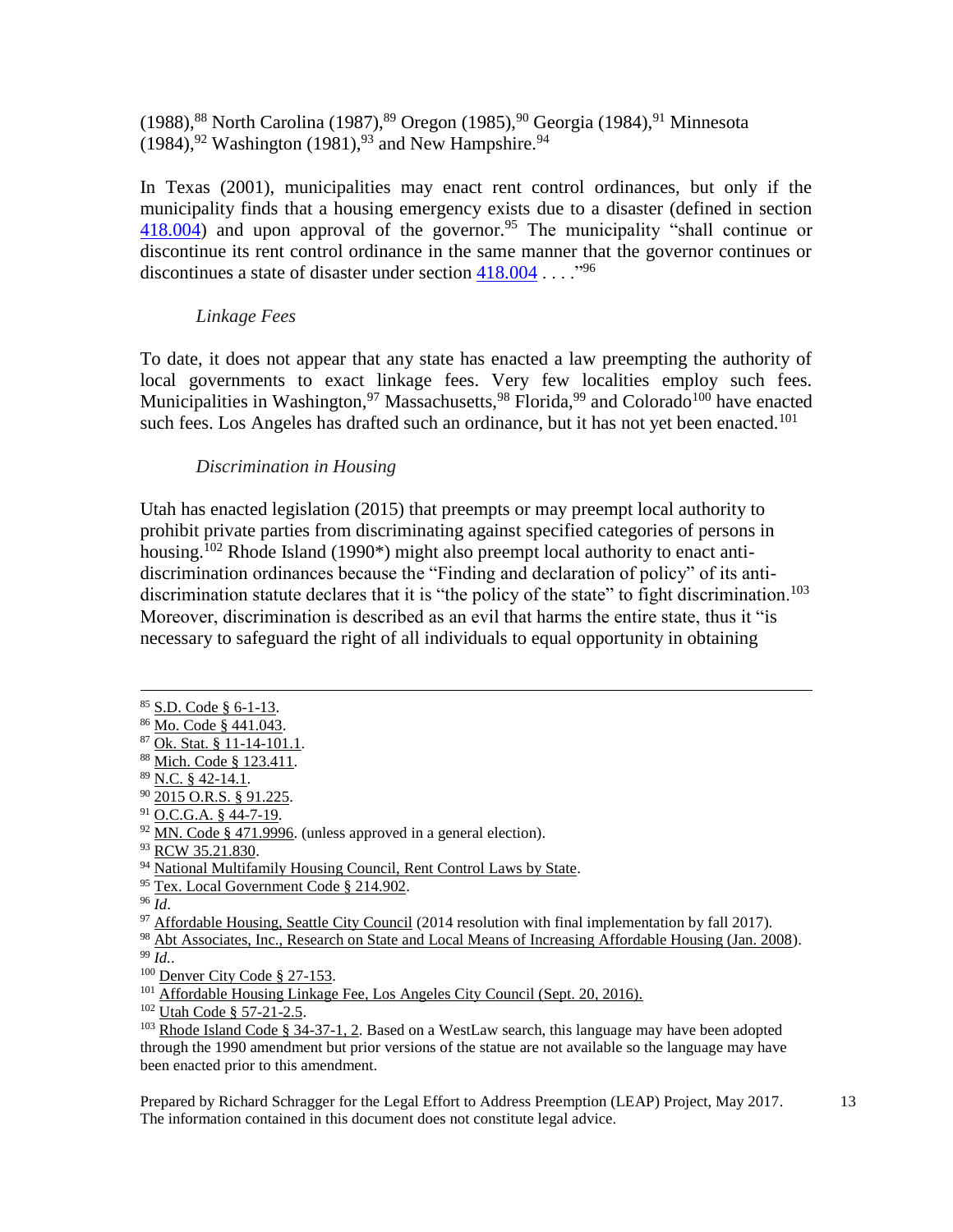housing accommodations free of discrimination."<sup>104</sup> The statute does not, however, contain any explicit preemption language.

New Hampshire may also preempt local authority. New Hampshire law might, implicitly, preempt such ordinances because it is a Dillon's Rule state and it has not enacted legislation that expressly empowers localities to prohibit discrimination.<sup>105</sup>

# <span id="page-13-1"></span><span id="page-13-0"></span>MUNICIPAL CONTRACT REQUIREMENTS

# *Hire Local*

North Carolina (2016),<sup>106</sup> Ohio (2016),<sup>107</sup> and Tennessee (1994)<sup>108</sup> have enacted laws that prohibit local governments from promulgating ordinances which require private contractors that acquire municipal contracts to hire some specified amount of local residents, or which give preference to contractors that employ local residents over their competitors in bidding for municipal contracts.

# *Minimum Wage*

<span id="page-13-2"></span>At least North Carolina (2016),  $^{109}$  Tennessee (2013),  $^{110}$  Arizona (2011),  $^{111}$  Georgia  $(2005)$ , <sup>112</sup> and Utah  $(2001)$ <sup>113</sup> have enacted laws that prohibit local governments from mandating the wages which private contractors fulfilling a municipal contract pay their employees. The state legislatures for Utah and Tennessee have limited the scope of their laws. The former creates an exception in situations where "federal law requires the payment of a specified wage to persons working on projects funded in whole or in part by federal funds."<sup>114</sup> For the latter, the law does not apply in cases in which compliance "would result in the denial of federal funds that would otherwise be available to the local government…"<sup>115</sup> In such cases, a "local government may require a private employer to pay its employees a wage necessary to meet the federal requirements to obtain the federal funds, but only relative to such contract, project, or program."<sup>116</sup>

 $\overline{a}$ 

<sup>113</sup> [Utah Code Ann. § 34-40-106.](http://le.utah.gov/xcode/Title34/Chapter40/34-40-S106.html?v=C34-40-S106_1800010118000101)

<sup>&</sup>lt;sup>104</sup> [Rhode Island Code § 34-37-1,](http://webserver.rilin.state.ri.us/Statutes/TITLE34/34-37/34-37-1.HTM) 2.

<sup>&</sup>lt;sup>105</sup> [N.H. Code 354-A:1.](http://gencourt.state.nh.us/rsa/html/XXXI/354-A/354-A-1.htm)

<sup>106</sup> N.C.G.A. [HB 2.](http://www.ncleg.net/sessions/2015e2/bills/house/pdf/h2v4.pdf)

<sup>107</sup> [HB 180 \(2016\).](file:///C:/Users/User/Downloads/hb180_05_EN%20(1).pdf) See also [Cleveland Sues Ohio over Prohibition on Local Hiring Laws, The News-](http://www.news-herald.com/article/HR/20160824/NEWS/160829729)[Herald \(Aug. 24, 2016, 11:54 a.m.\).](http://www.news-herald.com/article/HR/20160824/NEWS/160829729)

<sup>108</sup> [TN. Code 62-6-101, et. seq.](https://www.tn.gov/lawsandpolicies/article/62-6-101.-short-title)

<sup>109</sup> [N.C. Gen. Stat. § 153A-449](http://www.ncleg.net/gascripts/statutes/StatutesTOC.pl?Chapter=0153A) and [N.C. Gen. Stat. § 160A-20.1.](http://www.ncga.state.nc.us/gascripts/statutes/statutelookup.pl?statute=160A-20.1) (Neither refer to wages explicitly but "employment practices.")

<sup>110</sup> [Tenn. Code Ann. § 50-2-112.](https://www.lexisnexis.com/hottopics/tncode/)

 $111 \overline{A.R.S. \$ § 34-321(b).

<sup>&</sup>lt;sup>112</sup> [O.C.G.A. § 34-4-3.1.](http://www.lexisnexis.com/hottopics/gacode/Default.asp)

<sup>114</sup> [Utah Code Ann. § 34-40-106.](http://le.utah.gov/xcode/Title34/Chapter40/34-40-S106.html?v=C34-40-S106_1800010118000101)

<sup>115</sup> [Tenn. Code Ann. § 50-2-112.](https://www.lexisnexis.com/hottopics/tncode/)

<sup>116</sup> [Tenn. Code Ann. § 50-2-112.](https://www.lexisnexis.com/hottopics/tncode/)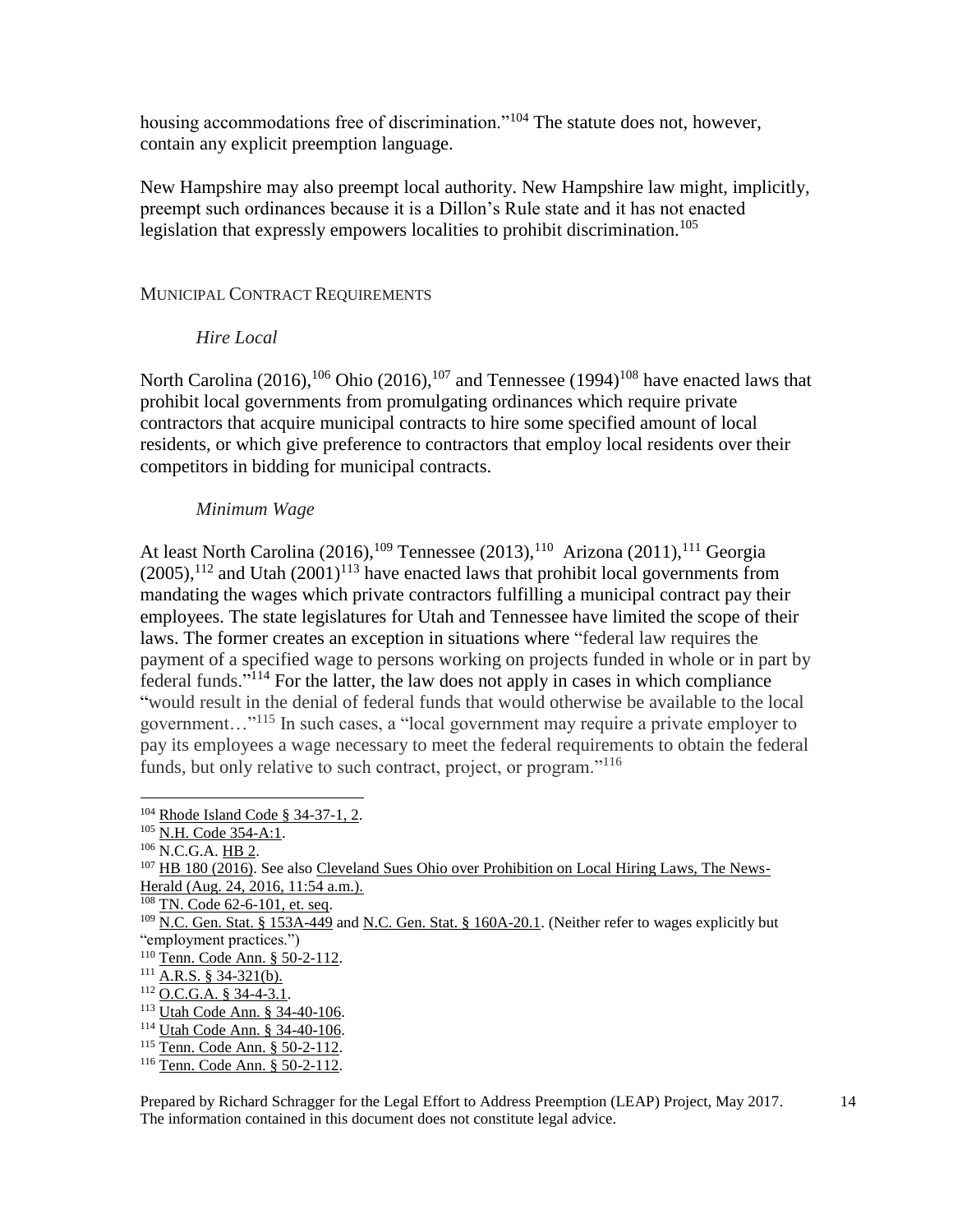#### *Leave*

<span id="page-14-1"></span><span id="page-14-0"></span>North Carolina (2016) has enacted a law which prohibits local governments from passing ordinances that alter private contractors' employee leave policies as a condition of accepting a municipal contract.<sup>117</sup>

#### *Benefits*

North Carolina (2016),<sup>118</sup> Tennessee (2011),<sup>119</sup> and Georgia (2005)<sup>120</sup> prohibit municipalities from altering the employee benefits policies of private contractors that acquire municipal contracts as a condition of as a condition of bidding for or receiving a public contract.

## *Labor Agreements and Union Membership*

<span id="page-14-2"></span>Seven states (Alabama (2016),<sup>121</sup> North Carolina (2013),<sup>122</sup> Arizona (2011),<sup>123</sup> Missouri (2007),<sup>124</sup> Tennessee (2011),<sup>125</sup> Georgia (2005),<sup>126</sup> and Nevada (1953)<sup>127</sup>) prohibit local governments from requiring private contractors to engage in collective bargaining, become subject to labor agreements, or other related requirements as a condition of bidding for or receiving a public contract. Missouri's law provides exceptions, however. Local governments may enter into "union-only project labor agreement(s) for the procurement of construction services… on a project-by-project basis only if the project is funded fifty percent or less with state funds" and in light of other specified conditions.<sup>128</sup>

## *Anti-Discrimination in Municipal Contracting*

<span id="page-14-3"></span>North Carolina (2016) preempts the authority of localities to enact anti-discrimination ordinances.<sup>129</sup> Kansas might also preempt such local authority because the Kansas Act Against Discrimination explicitly states that it does not preempt local authority to prohibit discrimination in housing transactions (44-1024), yet it does not state any such

<sup>117</sup> [N.C. Gen. Stat. § 153A-449](http://www.ncleg.net/gascripts/statutes/StatutesTOC.pl?Chapter=0153A) and [N.C. Gen. Stat. § 160A-20.1.](http://www.ncga.state.nc.us/gascripts/statutes/statutelookup.pl?statute=160A-20.1) (cannot regulate employers' "practices.") <sup>118</sup> [N.C. Gen. Stat. § 153A-449](http://www.ncleg.net/gascripts/statutes/StatutesTOC.pl?Chapter=0153A) and [N.C. Gen. Stat. § 160A-20.1.](http://www.ncga.state.nc.us/gascripts/statutes/statutelookup.pl?statute=160A-20.1)

<sup>119</sup> [Tenn. Code Ann. § 7-51-1802.](https://www.lexisnexis.com/hottopics/tncode/) (Only prohibits mandating health insurance).

<sup>120</sup> [O.C.G.A. § 34-4-3.1.](http://www.lexisnexis.com/hottopics/gacode/Default.asp) (does not refer to union agreements but does prohibit seeking to control or affect wages which would occur if collective bargaining were required).

<sup>&</sup>lt;sup>121</sup> [Ala. Code 25-7-42.](http://alisondb.legislature.state.al.us/alison/CodeOfAlabama/1975/Coatoc.htm) See also [Code of Ala. § 11-80-16.](http://alisondb.legislature.state.al.us/alison/codeofalabama/1975/coatoc.htm)

<sup>122</sup> [N.C. Gen. Stat. § 143-133.5.](http://www.ncleg.net/EnactedLegislation/Statutes/PDF/BySection/Chapter_143/GS_143-133.5.pdf)

 $123$  [A.R.S. § 34-321\(c\).](http://www.azleg.gov/ars/34/00321.htm)

<sup>&</sup>lt;sup>124</sup> [Mo. Rev. Stat. § 34.209.](http://www.moga.mo.gov/mostatutes/stathtml/03400002091.html) See also [Mo. Rev. Stat. § 34.216.](http://www.moga.mo.gov/mostatutes/stathtml/03400002161.html?&me=union)

<sup>125</sup> [Tenn. Code Ann. § 12-4-903.](https://www.lexisnexis.com/hottopics/tncode/)

<sup>126</sup> [O.C.G.A. § 36-91-21.](http://www.lexisnexis.com/hottopics/gacode/Default.asp)

<sup>&</sup>lt;sup>127</sup> [N.R.S. 613.250.](https://www.leg.state.nv.us/NRS/NRS-613.html#NRS613Sec450)

<sup>128</sup> [Mo. Rev. Stat. § 34.216.](http://www.moga.mo.gov/mostatutes/stathtml/03400002161.html?&me=union)

<sup>129</sup> [N.C.G.A. 153A-449.](http://www.ncga.state.nc.us/gascripts/statutes/statutelookup.pl?statute=153A-449)

Prepared by Richard Schragger for the Legal Effort to Address Preemption (LEAP) Project, May 2017. The information contained in this document does not constitute legal advice.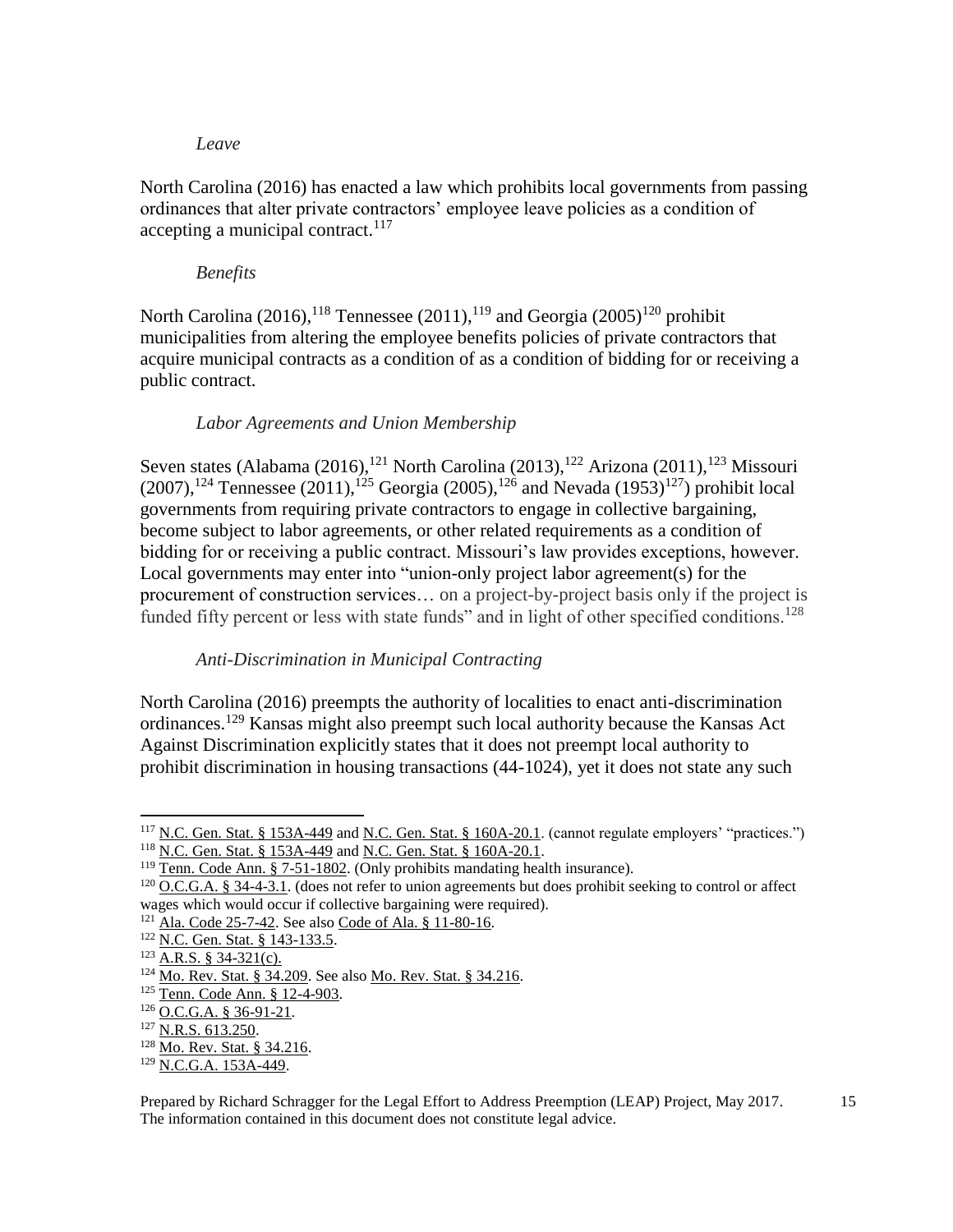disclaimer regarding discrimination (44-1009) in labor or municipal contracts (44-  $1030$ ).<sup>130</sup>

#### <span id="page-15-1"></span><span id="page-15-0"></span>LABOR, EMPLOYMENT, AND WAGES

#### *Minimum Wage*

At least twenty-five states have enacted laws that preempt local authority to mandate a minimum wage to be paid by private employers to their employees. These states include: Wisconsin (2017),<sup>131</sup> New Hampshire, (2016),<sup>132</sup> Ohio (2016),<sup>133</sup> North Carolina  $(2016)$ ,<sup>134</sup> Alabama (2016),<sup>135</sup> Kentucky (2016)\*,<sup>136</sup> Michigan (2015),<sup>137</sup> Missouri  $(2015)$ ,<sup>138</sup> Mississippi (2015),<sup>139</sup> Oklahoma (2014),<sup>140</sup> Rhode Island (2014),<sup>141</sup> Florida  $(2013)$ ,<sup>142</sup> Tennessee (2013),<sup>143</sup> Kansas (2013),<sup>144</sup> Indiana (2011),<sup>145</sup> Pennsylvania  $(2006),^{146}$  Utah  $(2005),^{147}$  Georgia  $(2004),^{148}$  Texas  $(2003),^{149}$  South Carolina  $(2002),^{150}$ Oregon (2001),<sup>151</sup> Colorado (1999),<sup>152</sup> Louisiana (1997),<sup>153</sup> Idaho (pre-1990),<sup>154</sup> and Virginia.<sup>155</sup>

l

- 146 [43 P.S. § 333.114a.](https://govt.westlaw.com/pac/Document/N6D5B0A00314C11DB9827E912ECF7EE18?viewType=FullText&originationContext=documenttoc&transitionType=CategoryPageItem&contextData=(sc.Default))
- <sup>147</sup> [Utah Code 34-40-106.](https://le.utah.gov/xcode/Title34/Chapter40/C34-40_1800010118000101.pdf)
- <sup>148</sup> [O.C.G.A. § 34-4-3.1.](http://www.legis.ga.gov/Legislation/20032004/2004SumDoc.pdf)
- <sup>149</sup> Tex. Lab. [Code § 62.0515.](http://www.statutes.legis.state.tx.us/Docs/LA/htm/LA.62.htm)
- <sup>150</sup> [S.C. Code Ann. § 6-1-130.](http://www.scstatehouse.gov/code/t06c001.php)

<sup>155</sup> [VA SB. 704](https://lis.virginia.gov/cgi-bin/legp604.exe?151+ful+SB704+pdf) (failed and would have allowed localities to adopt minimum wage ordinances)

<sup>130</sup> [Kansas Code 44-1001, et. seq.](http://kslegislature.org/li_2012/b2011_12/statute/044_000_0000_chapter/044_010_0000_article/044_010_0001_section/044_010_0001_k/)

<sup>131</sup> [Wisconsin Code 104.001.](https://docs.legis.wisconsin.gov/statutes/statutes/104)

<sup>&</sup>lt;sup>132</sup> [N.H. Code § 279:21.](http://www.gencourt.state.nh.us/rsa/html/XXIII/279/279-21.htm) (The New Hampshire Minimum Wage Law does not explicitly preempt local authority to set wages but New Hampshire is a Dillon's Rule state and they have not been delegated such authority. Therefore, they may not set their own minimum wages. See Nicole DuPuis, et al., City Rights in [an Era of Preemption: A State-by-State Analysis, National League of Cities 6 \(2017\)\).](http://nlc.org/sites/default/files/2017-02/NLC%20Preemption%20Report%202017.pdf)

<sup>&</sup>lt;sup>133</sup> [Ohio Senate Bill 331.](file:///C:/Users/User/Downloads/sb331_05_EN.pdf)

<sup>134</sup> [N.C. Gen. Stat. § 95-25.1.](http://www.ncleg.net/enactedlegislation/statutes/html/byarticle/chapter_95/article_2a.html)

 $135$  [Ala. Code 25-7-41\(9\)\(b\).](http://alisondb.legislature.state.al.us/alison/CodeOfAlabama/1975/Coatoc.htm)

<sup>&</sup>lt;sup>136</sup> The Kentucky Supreme Court held that the state's minimum wage law preempts local authority to create minimum wage laws, but, as the dissent noted, the statute in question does not explicitly preempt such authority; it merely mandates a statewide minimum wage. See Ryland Barton, [Kentucky Supreme Court](http://wfpl.org/kentucky-supreme-court-strikes-down-louisville-minimum-wage-ordinance/)  [Strikes Down Louisville Minimum Wage Ordinance, Kentucky Public Radio \(Oct. 20, 2016\).](http://wfpl.org/kentucky-supreme-court-strikes-down-louisville-minimum-wage-ordinance/) For the

statute, see KRS §337.275.

<sup>137</sup> [M.C.L.S. § 123.1385.](http://www.legislature.mi.gov/(S(rcktllyqln5zgnlx1a0sbxdl))/mileg.aspx?page=getObject&objectName=mcl-123-1385)

<sup>&</sup>lt;sup>138</sup> [Mo. Rev. Stat. § 285.055](http://www.moga.mo.gov/mostatutes/chapters/chapText285.html) (unless local ordinances were implemented by Aug. 28, 2015).

<sup>139</sup> [M.C.A. § 17-1-51.](https://law.resource.org/pub/us/code/ms/ms.scan/gov.law.ms.05.s.2014.pdf)

<sup>140</sup> [Okla. Stat. tit. 40, § 160.](http://law.justia.com/codes/oklahoma/2014/title-40)

<sup>141</sup> [R.I. Gen. Laws](http://webserver.rilin.state.ri.us/Statutes/title28/28-12/28-12-25.HTM) § 28-12-25.

<sup>142</sup> [Fla. Stats. § 218.077\(2\).](http://www.leg.state.fl.us/Statutes/index.cfm?App_mode=Display_Statute&Search_String=&URL=0200-0299/0218/Sections/0218.077.html)

<sup>143</sup> [Tenn. Code Ann. § 50-2-112.](https://www.lexisnexis.com/hottopics/tncode/)

<sup>&</sup>lt;sup>144</sup> [K.S.A. § 12-16,130.](http://www.ksrevisor.org/statutes/chapters/ch12/012_016_0130.html)

<sup>145</sup> [In.C. § 22-2-2-10.5.](http://statecodesfiles.justia.com/indiana/2014/title-22/article-2/chapter-2/chapter-2.pdf)

<sup>&</sup>lt;sup>151</sup> [Or. Rev. Stat. § 653.017.](https://www.oregonlaws.org/ors/653.017)

 $152$  [C.R.S. § 8-6-101\(3\)\(a\).](http://tornado.state.co.us/gov_dir/leg_dir/olls/2013TitlePrintouts/CRS%20Title%2008%20(2013).pdf)

<sup>153</sup> [La. R.S. § 23:642\(A\)\(3\).](http://legis.la.gov/legis/Law.aspx?d=83958)

<sup>154</sup> [Id.C. § 44-1502.](https://legislature.idaho.gov/statutesrules/idstat/title44/t44ch15/sect44-1502/)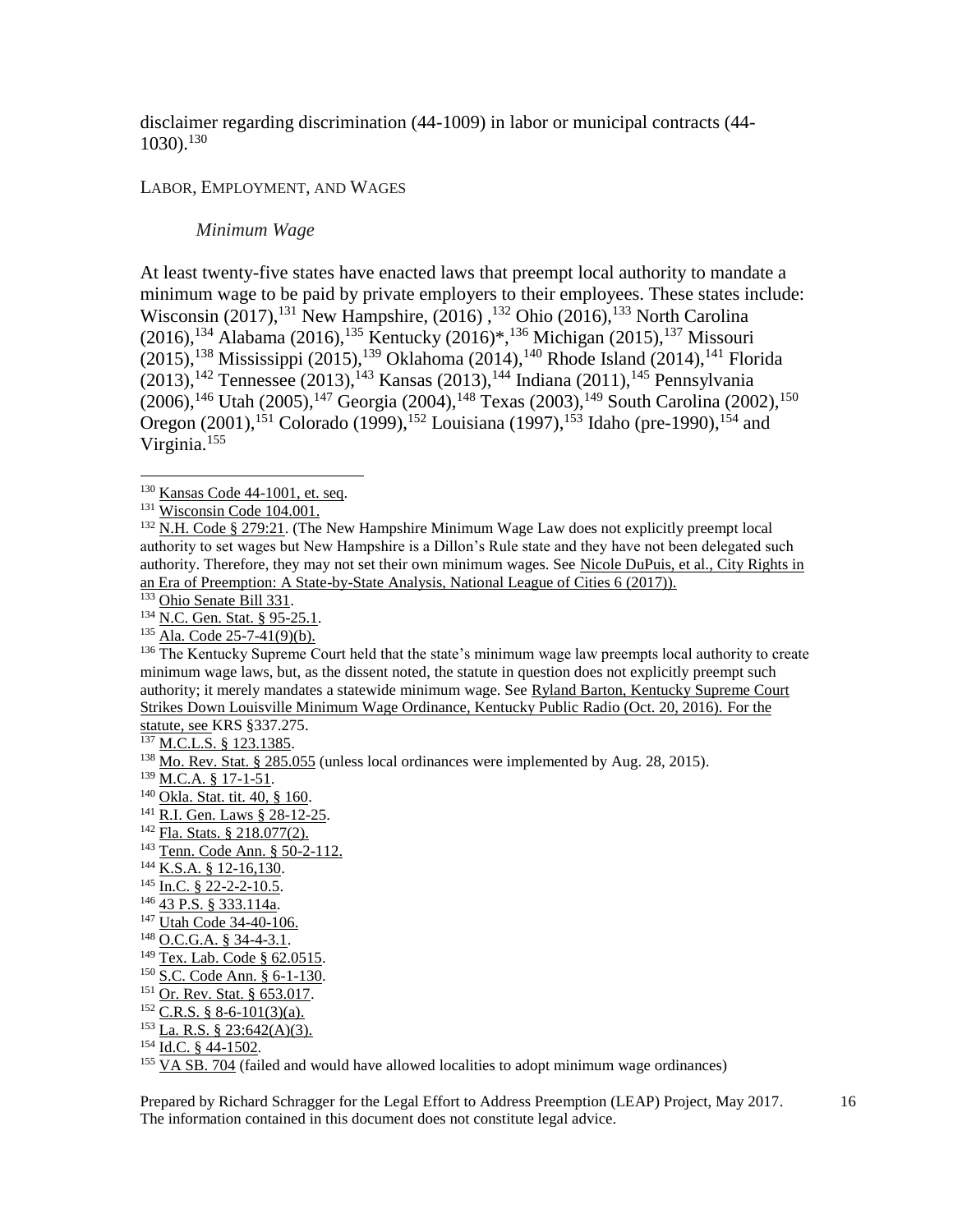Maryland is an odd case because its minimum wage law (enacted in 2014) suggests that local authorities cannot set a minimum wage because employers must pay employees the higher of state minimum wage or federal minimum wage.<sup>156</sup> However, City of Baltimore v. Sitnick, 255 A.2d 376 (Md. Ct. Apps. 1969) states that municipalities can enact minimum wage laws.<sup>157</sup> While Maryland's minimum wage law predates this act, WestLaw does not report the case to be abrogated by the minimum wage law.

#### *Benefits*

<span id="page-16-0"></span>At least twelve states have enacted laws that preempt local authority to regulate the benefits private employers provide their employees. These states include: Alabama  $(2016)$ ,<sup>158</sup> North Carolina (2016),<sup>159</sup> Michigan (2015),<sup>160</sup> Missouri (2015),<sup>161</sup> Arizona  $(2013),^{162}$  Florida  $(2013),^{163}$  Indiana  $(2013),^{164}$  Kansas  $(2013),^{165}$  Tennessee  $(2013),^{166}$ Mississippi (2013),<sup>167</sup> Georgia (2004),<sup>168</sup> and Pennsylvania (1996).<sup>169</sup>

#### *Leave*

<span id="page-16-1"></span>At least fifteen states have enacted laws that preempt local authority to regulate the amount of paid or unpaid leave that private employers provide their employees. These states include: Alabama (2016),<sup>170</sup> Wisconsin<sup>\*</sup> (2016),<sup>171</sup> North Carolina (2016),<sup>172</sup>

l

<sup>170</sup> [Ala. Code 25-7-41.](http://alisondb.legislature.state.al.us/alison/CodeOfAlabama/1975/Coatoc.htm) See also [Code of Ala. § 11-80-16.](http://alisondb.legislature.state.al.us/alison/codeofalabama/1975/coatoc.htm)

<sup>156</sup> Md. Code [Ann. § 3-413.](https://www.lexisnexis.com/hottopics/mdcode/) (applies to "governmental units" of which local governments appear to be. See [Md. Code Ann. § 1-610\).](https://www.lexisnexis.com/hottopics/mdcode/)

<sup>&</sup>lt;sup>157</sup> City of Baltimore v. Sitnick, 255 A.2d 376 (Md. Ct. Apps. 1969).

<sup>158</sup> [Ala. Code 25-7-41.](http://alisondb.legislature.state.al.us/alison/CodeOfAlabama/1975/Coatoc.htm)

<sup>159</sup> [N.C. Gen. Stat. § 95-25.1.](http://www.ncleg.net/enactedlegislation/statutes/html/byarticle/chapter_95/article_2a.html)

<sup>160</sup> [M.C.L.S. § 123.1386](http://www.legislature.mi.gov/(S(ghmhhxreitbaeuzjddfg5lny))/mileg.aspx?page=getObject&objectName=mcl-123-1386) (including wages or benefits in the prevailing community). See also [M.C.L.S. §](http://www.legislature.mi.gov/(S(5mwrxtlc3oqsl45k1idy12ci))/mileg.aspx?page=getObject&objectName=mcl-123-1391)  [123.1391](http://www.legislature.mi.gov/(S(5mwrxtlc3oqsl45k1idy12ci))/mileg.aspx?page=getObject&objectName=mcl-123-1391) (cannot require giving of specific fringe benefits or covering expenses), and [M.C.L.S. § 123.1389](https://www.legislature.mi.gov/(S(fvqd2kuol0pq5v13wmiskiqw))/mileg.aspx?page=getObject&objectName=mcl-123-1389) (scheduling and hours).

<sup>161</sup> [Mo. Rev. Stat. § 285.055.](http://www.moga.mo.gov/mostatutes/chapters/chapText285.html)

<sup>&</sup>lt;sup>162</sup> [A.R.S. § 23-204.](http://www.azleg.gov/ars/23/00204.htm) See also A.R.S. § 23-205 (scheduling but not benefits more generally). A.R.S. § 23-364(I) states otherwise but there is no indication that [A.R.S. § 23-204 is not current.](http://www.azleg.gov/ars/23/00204.htm)

<sup>&</sup>lt;sup>163</sup> [Fla. Stats. § 218.077.](http://www.leg.state.fl.us/Statutes/index.cfm?App_mode=Display_Statute&Search_String=&URL=0200-0299/0218/Sections/0218.077.html)

 $\frac{164}{\text{In.C.}}$  § 22-2-16-3.

 $165$  [K.S.A. § 12-16,130.](http://www.ksrevisor.org/statutes/chapters/ch12/012_016_0130.html)

<sup>&</sup>lt;sup>166</sup> [Tenn. Code Ann. § 7-51-1802](https://www.lexisnexis.com/hottopics/tncode/) (solely health insurance benefits).

<sup>167</sup> [M.C.L.S. § 123.1386.](http://www.legislature.mi.gov/(S(ghmhhxreitbaeuzjddfg5lny))/mileg.aspx?page=getObject&objectName=mcl-123-1386) (refers to fringe benefits).

<sup>168</sup> [O.C.G.A. § 34-4-3.1.](http://www.legis.ga.gov/Legislation/20032004/2004SumDoc.pdf)

<sup>&</sup>lt;sup>169</sup> [Chris Potter, Court Rejects as "Unenforceable" Two Pittsburgh Labor Ordinances, Pittsburgh Post-](http://www.post-gazette.com/local/city/2015/12/22/Allegheny-County-judge-strikes-down-city-sick-leave-ordinance/stories/201512220166/)[Gazette \(Dec. 22, 2015, 4:29 p.m.\).](http://www.post-gazette.com/local/city/2015/12/22/Allegheny-County-judge-strikes-down-city-sick-leave-ordinance/stories/201512220166/) See *Bldg. Owners & Managers Ass'n of Pittsburgh v. City of Pittsburgh*, 985 A.2d 711, 714 (Pa. 2009) (holding that Pennsylvania state law prohibits municipalities from regulating businesses by determining their "duties, responsibilities, or requirements.").

 $171$  [Wis. Stat. § 103.10.](https://docs.legis.wisconsin.gov/statutes/statutes/103/10) (preempted in part by ERISA) (only applies to mandating leave for: medical reasons, or family issues, including helping family members with medical conditions, helping family members relocate due to domestic assault, sexual assault, or stalking or to seek services due to such issues, or to prepare to testify, testify, or participate in proceedings about such issues).

<sup>&</sup>lt;sup>172</sup> [N.C. Gen. Stat. § 95-25.1.](http://www.ncleg.net/enactedlegislation/statutes/html/byarticle/chapter_95/article_2a.html)

Prepared by Richard Schragger for the Legal Effort to Address Preemption (LEAP) Project, May 2017. The information contained in this document does not constitute legal advice.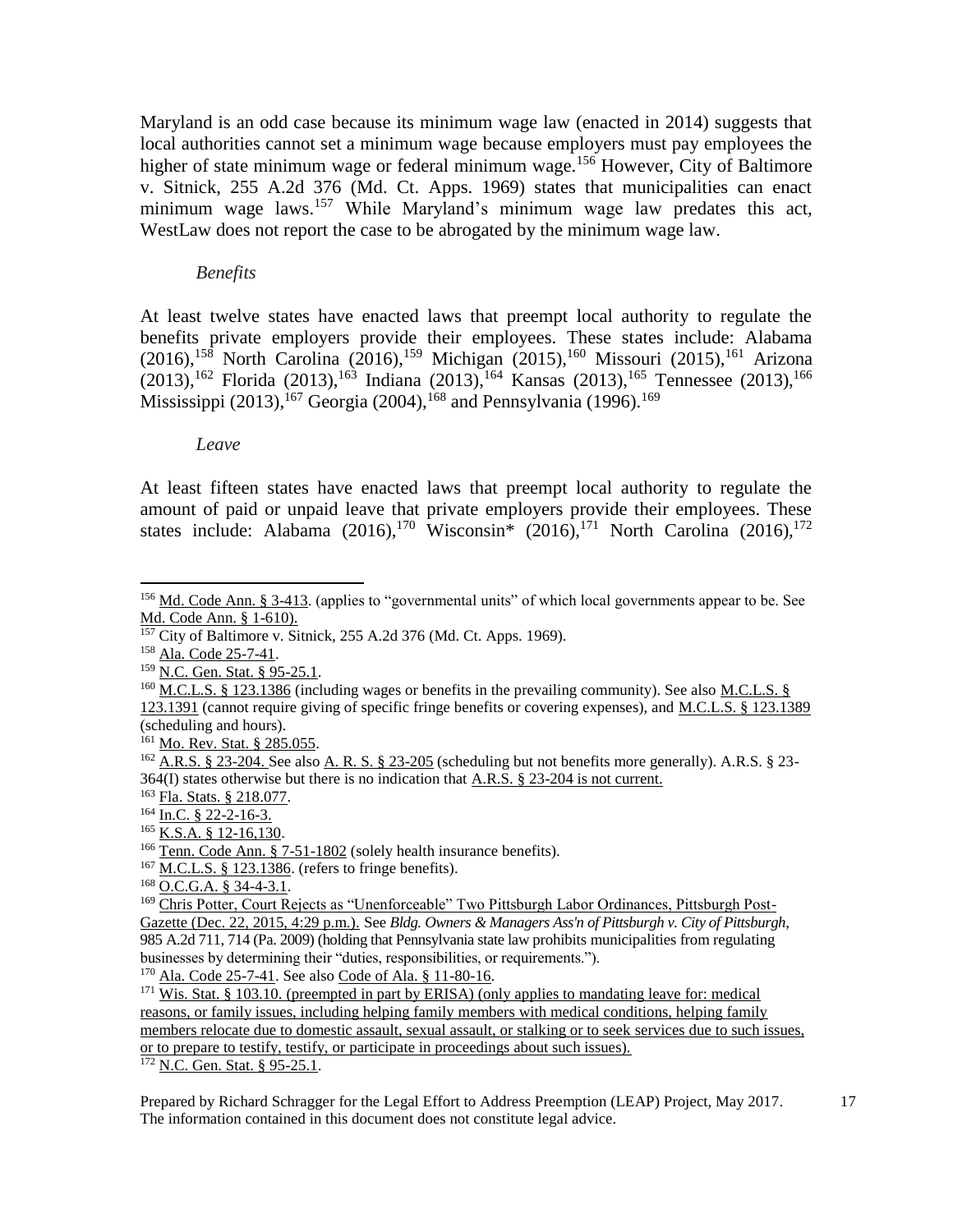Oregon (2016),<sup>173</sup> Michigan (2015),<sup>174</sup> Missouri (2015),<sup>175</sup> Oklahoma (2014),<sup>176</sup> Arizona  $(2013),^{177}$  Indiana  $(2013),^{178}$  Florida  $(2013),^{179}$  Kansas  $(2013),^{180}$  Mississippi  $(2013),^{181}$ Tennessee (2013),<sup>182</sup> Louisiana (2012),<sup>183</sup> and Pennsylvania (1996).<sup>184</sup>

Georgia (2004) may also preempt local authority to enact leave ordinances.<sup>185</sup> Georgia has enacted a statute which preempts local authority to alter a private employer's employee benefits. The law does not explicitly mention leave policies but it benefits could plausibly include leave policies.

# <span id="page-17-0"></span>*Discrimination in Hiring*

At least four, but perhaps seven or more, states have enacted laws that preempt local authority to issue ordinances prohibiting or allowing private employers to discriminate in hiring, discharge, wage, and other employment practices. These states include: North Carolina (2016),<sup>186</sup> Arkansas (2015),<sup>187</sup> Utah (2015),<sup>188</sup> and Tennessee (2011).<sup>189</sup> They may also include Kansas, New Hampshire, and South Carolina. Kansas might also preempt such local authority because the Kansas Act Against Discrimination explicitly states that it does not preempt local authority to prohibit discrimination in housing transactions (44-1024), yet it does not state any such disclaimer regarding discrimination  $(44-1009)$  in labor or municipal contracts  $(44-1030)$ .<sup>190</sup> New Hampshire law might, implicitly, preempt such ordinances because it is a Dillon's Rule state and it has not enacted legislation that expressly empowers localities to prohibit discrimination.<sup>191</sup> South Carolina may preempt local anti-discrimination laws because the South Carolina Human

l

 $173$  [Or. Rev. Stat. § 653.661](https://www.oregon.gov/boli/TA/SiteAssets/Lists/FeaturedContent/EditForm/2015%20ORS%20653.601%20to%20ORS%20653.661.pdf) (only applies to sick leave).

<sup>&</sup>lt;sup>174</sup> [M.C.L.S.§ 123.1388.](http://www.legislature.mi.gov/(S(5u230k3pfb5nuy5pderblhx2))/mileg.aspx?page=getObject&objectName=mcl-123-1388)

 $175$  [Mo. Rev. Stat. § 285.055](http://www.moga.mo.gov/mostatutes/chapters/chapText285.html) (unless local ordinances were implemented by Aug. 28, 2015).

<sup>176</sup> [Okla. Stat. tit. 40, § 160.](http://law.justia.com/codes/oklahoma/2014/title-40)

<sup>&</sup>lt;sup>177</sup> [A.R.S. § 23-204.](http://www.azleg.gov/ars/23/00204.htm)

<sup>178</sup> [In.C. § 22-2-16-3.](http://iga.in.gov/legislative/laws/2016/ic/titles/022/articles/002/)

<sup>&</sup>lt;sup>179</sup> [Fla. Stats. § 218.077.](http://www.leg.state.fl.us/Statutes/index.cfm?App_mode=Display_Statute&Search_String=&URL=0200-0299/0218/Sections/0218.077.html)

<sup>180</sup> [K.S.A. § 12-16,130.](http://www.ksrevisor.org/statutes/chapters/ch12/012_016_0130.html)

 $^{181}$  [M.C.A. § 17-1-51.](https://law.resource.org/pub/us/code/ms/ms.scan/gov.law.ms.05.s.2014.pdf)

<sup>&</sup>lt;sup>182</sup> [Tenn. Code Ann. § 7-51-1802.](https://www.lexisnexis.com/hottopics/tncode/)

<sup>&</sup>lt;sup>183</sup> [La. R.S. § 23:642.](http://legis.la.gov/legis/Law.aspx?d=83958)

<sup>&</sup>lt;sup>184</sup> Chris Potter, *[Court Rejects as "Unenforceable" Two Pittsburgh Labor Ordinances](http://www.post-gazette.com/local/city/2015/12/22/Allegheny-County-judge-strikes-down-city-sick-leave-ordinance/stories/201512220166/)*, PITTSBURGH POST-GAZETTE [\(Dec. 22, 2015, 4:29 p.m.\).](http://www.post-gazette.com/local/city/2015/12/22/Allegheny-County-judge-strikes-down-city-sick-leave-ordinance/stories/201512220166/) See *Bldg. Owners & Managers Ass'n of Pittsburgh v. City of Pittsburgh*, 985 A.2d 711, 714 (Pa. 2009) (holding that Pennsylvania state law prohibits municipalities from regulating businesses by determining their "duties, responsibilities, or requirements.").

<sup>&</sup>lt;sup>185</sup> [O.C.G.A. § 34-4-3.1.](http://www.legis.ga.gov/Legislation/20032004/2004SumDoc.pdf) (p.22) (Does not refer to leave but preempts "all...employment benefits"). <sup>186</sup> [N.C. Gen. Stat. § 143-422.2.](http://www.ncleg.net/gascripts/statutes/statutelookup.pl?statute=143)

<sup>&</sup>lt;sup>187</sup> [SB 202.](http://www.arkleg.state.ar.us/assembly/2015/2015R/Bills/SB202.pdf) See also Elizabeth Reiner Platt, States Attempting to Preempt LGBT-Friendly Municipalities, [Public Rights, Private Conscience Project, Columbia Law School \(Feb. 11, 2016\).](http://blogs.law.columbia.edu/publicrightsprivateconscience/2016/02/11/states-attempting-to-preempt-lgbt-friendly-municipalities/)

<sup>188</sup> [Utah Code § 34A-5-102.5.](http://le.utah.gov/xcode/Title34A/Chapter5/34A-5-S102.5.html?v=C34A-5-S102.5_2015051220150512)

<sup>&</sup>lt;sup>189</sup> [HB 600 \(2011\).](http://www.capitol.tn.gov/Bills/107/Bill/HB0600.pdf) See also Elizabeth Reiner Platt, States Attempting to Preempt LGBT-Friendly [Municipalities, Public Rights, Private Conscience Project, Columbia Law School \(Feb. 11, 2016\).](http://blogs.law.columbia.edu/publicrightsprivateconscience/2016/02/11/states-attempting-to-preempt-lgbt-friendly-municipalities/) <sup>190</sup> [Kansas Code 44-1001, et. seq.](http://kslegislature.org/li_2012/b2011_12/statute/044_000_0000_chapter/044_010_0000_article/044_010_0001_section/044_010_0001_k/)

<sup>191</sup> [N.H. Code 354-A:1.](http://gencourt.state.nh.us/rsa/html/XXXI/354-A/354-A-1.htm)

Prepared by Richard Schragger for the Legal Effort to Address Preemption (LEAP) Project, May 2017. The information contained in this document does not constitute legal advice.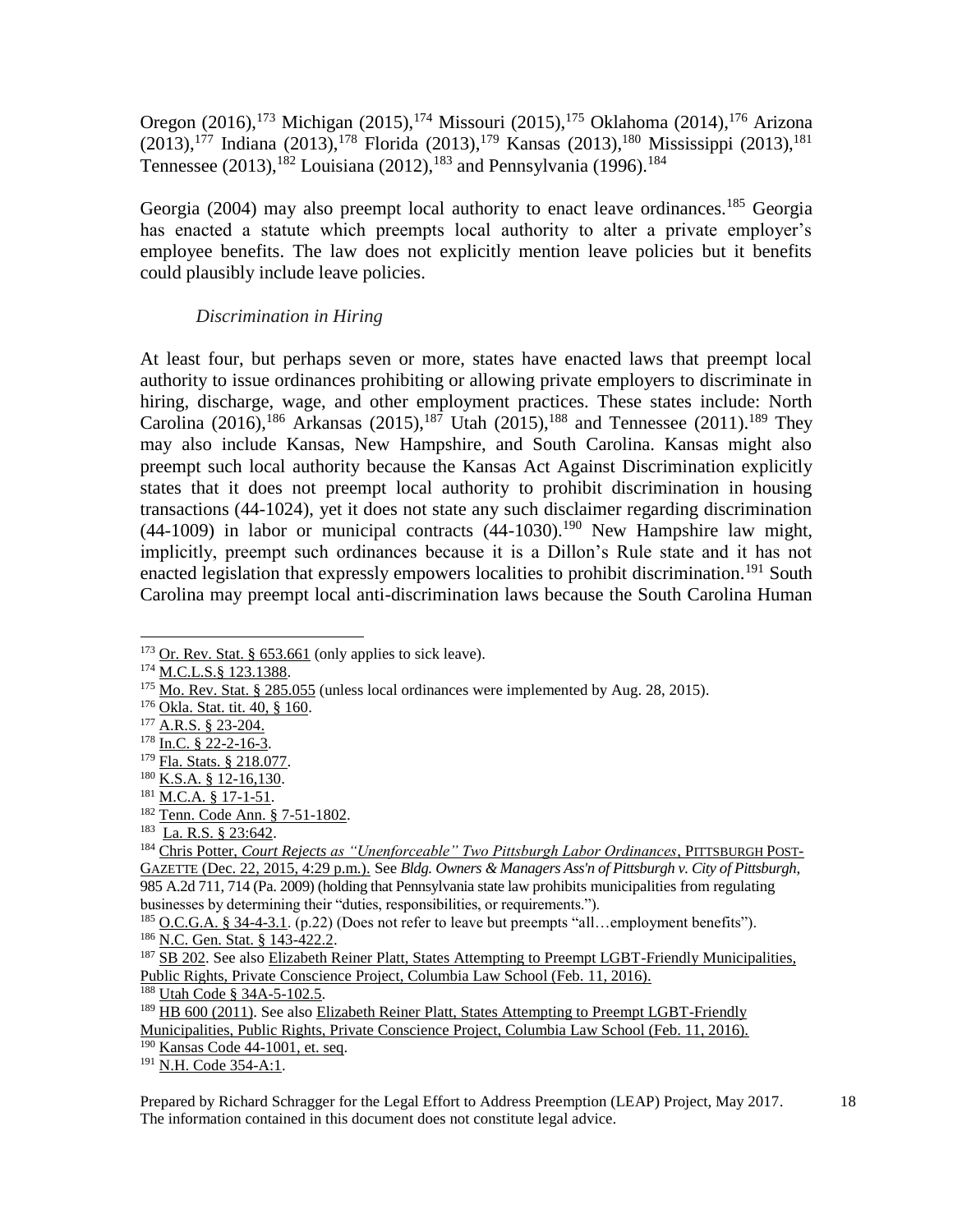Affairs law explicitly states that it does not preempt local laws applicable to "food handling" if those laws are "designed to protect the public health from individuals who pose a significant risk to the health or safety of others..."<sup>192</sup> Since the statute does not include any other disclaimer of preemption, it may preempt local authority to enact antidiscrimination regulations.

# *Wage Theft*

<span id="page-18-0"></span>At least one state (Tennessee) has enacted a law that preempts local authority to regulate wage theft by private employers against their employees.<sup>193</sup> While Pennsylvania and Arizona have not enacted a wage theft preemption law specifically, they have enacted other preemption laws which may prohibit localities from regulate wage theft by private employers. In Pennsylvania, for example, localities cannot regulate businesses by determining their "duties, responsibilities, or requirements.<sup>194</sup> In Arizona, the state legislature has passed a wage theft law but that law does not contain any explicit language empowering localities to enact similar laws unlike its prior minimum wage statute which did expressly empower localities to enact minimum wage ordinances.<sup>195</sup>

# *Collective Bargaining/Union Membership*

<span id="page-18-1"></span>At least twenty-eight states have enacted "Right to Work" laws. These laws prohibit a private employer from discriminating against an employee, in any way, on the basis of non-membership in a union as well as prohibit a private employer from requiring any of its employees to join a union or to pay dues to a union as a condition of employment. Implicitly, these laws preempt local authority to require private employees to unionize or prohibit private employers from hiring non-union members. These states include: Missouri (2017),<sup>196</sup> Kentucky (2017),<sup>197</sup> Alabama (1953 – statute; 2016 – constitutional amendment),<sup>198</sup> West Virginia  $(2016)$ ,<sup>199</sup> Wisconsin (no expressed mention of preemption, however)(2015),<sup>200</sup> Michigan (2012),<sup>201</sup> Indiana (2012),<sup>202</sup> Oklahoma  $(2001)$ ,<sup>203</sup> Idaho (1985),<sup>204</sup> Louisiana (1976),<sup>205</sup> Wyoming (1963).<sup>206</sup> Kansas (1958),<sup>207</sup>

<sup>195</sup> [ARS § 23-364.](http://www.azleg.gov/ars/23/00364.htm)

<sup>&</sup>lt;sup>192</sup> [S.C. Code 1-13-10](http://www.scstatehouse.gov/code/t01c013.php) et. seq.

<sup>193</sup> Tenn. Code [Ann. § 50-2-113.](https://www.lexisnexis.com/hottopics/tncode/)

<sup>194</sup> *Bldg. Owners & Managers Ass'n of Pittsburgh v. City of Pittsburgh*, 985 A.2d 711, 714 (Pa. 2009) (holding that Pennsylvania state law prohibits municipalities from regulating businesses by determining their "duties, responsibilities, or requirements."). Philadelphia has passed such an ordinance but it may be illegal.

 $196$  SB  $19$  (2017).

 $197 \overline{\text{HB}}$  1 (2017).

<sup>198</sup> [Ala. Code 25-7-41.](http://alisondb.legislature.state.al.us/alison/CodeOfAlabama/1975/Coatoc.htm) See also [Ala. Code 25-7-30-36.](http://alisondb.legislature.state.al.us/alison/codeofalabama/1975/coatoc.htm)

<sup>&</sup>lt;sup>199</sup> West Virginia Code [§21-1A-3.](http://www.legis.state.wv.us/WVCODE/Code.cfm?chap=21&art=1A#01A)

<sup>&</sup>lt;sup>200</sup> [2015 Wisconsin Act 1.](https://docs.legis.wisconsin.gov/2015/related/acts/1)

 $^{201}$  [M.C.L.S. § 408.875,](https://www.legislature.mi.gov/(S(0h2f5dmooivoe0sece5ubib4))/mileg.aspx?page=getObject&objectName=mcl-408-875) but the law is limited to construction, repair, remodeling, or demolition of a facility. See also [M.C.L.S. § 123.1390](http://www.legislature.mi.gov/(S(re2qxikjs0qkozcnwyoifou5))/mileg.aspx?page=getobject&objectName=mcl-123-1390) (no apprenticeship programs can be required).

<sup>202</sup> [Indiana Code § 22-6-6.](http://iga.in.gov/legislative/laws/2016/ic/titles/022/articles/006/)

<sup>&</sup>lt;sup>203</sup> [http://www.legis.nd.gov/cencode/t34c01.pdf;](http://www.legis.nd.gov/cencode/t34c01.pdf) [Okla. Const. art. 23, § 1A;](http://www.oklegislature.gov/ok_constitution.html)

<https://www.multistate.com/insider/2016/12/right-to-work-to-expand-in-2017/>

Prepared by Richard Schragger for the Legal Effort to Address Preemption (LEAP) Project, May 2017. The information contained in this document does not constitute legal advice.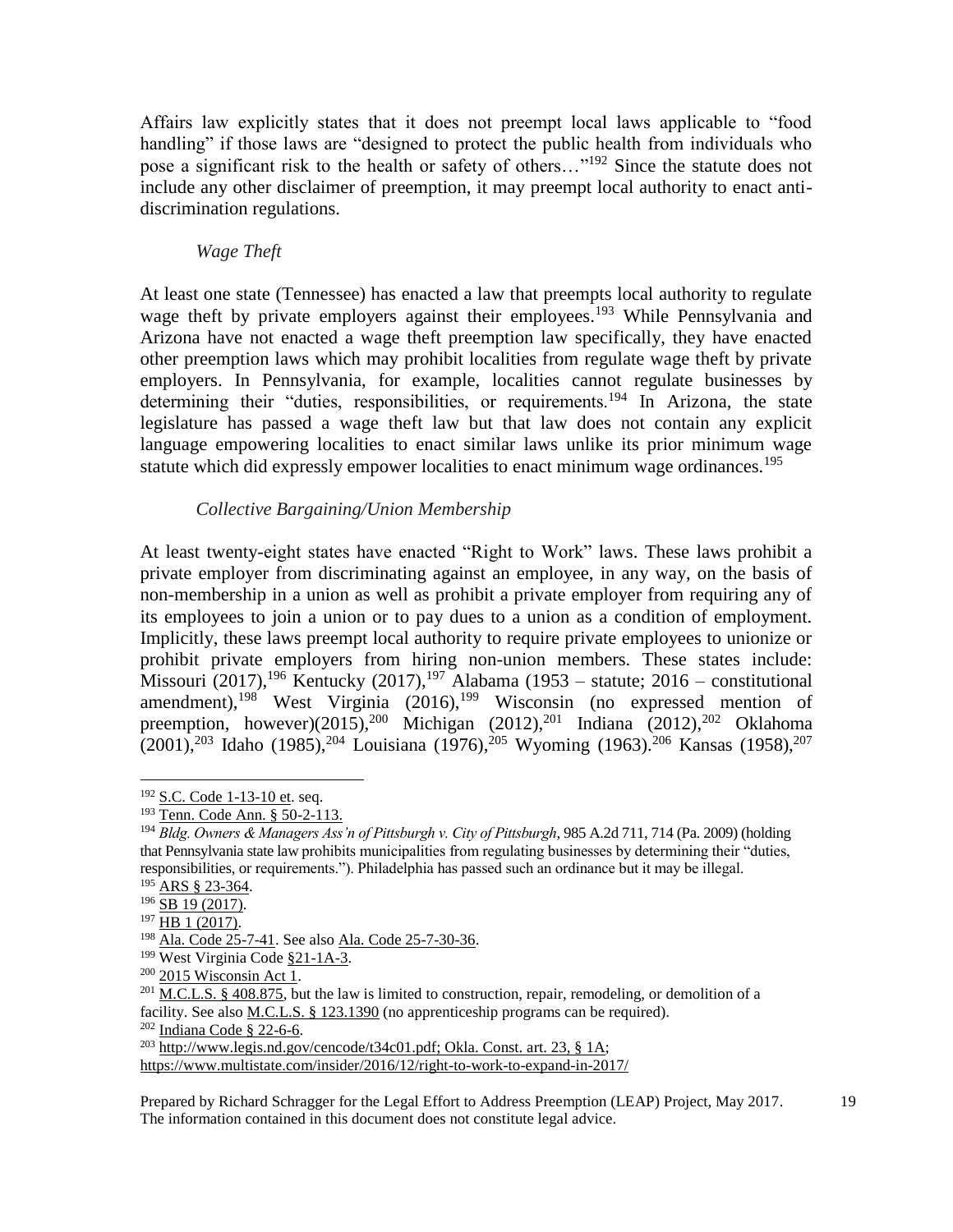Utah (1955),<sup>208</sup> Mississippi (1954),<sup>209</sup> South Carolina (1954),<sup>210</sup> Nevada (1951),<sup>211</sup> Georgia (1947),<sup>212</sup> Iowa (1947),<sup>213</sup> Arkansas (1947),<sup>214</sup> Texas (1947),<sup>215</sup> Virginia  $(1947),^{216}$  North Dakota  $(1947),^{217}$  North Carolina  $(1947),^{218}$  Tennessee  $(1947),^{219}$ Arizona (1946),<sup>220</sup> South Dakota (1946),<sup>221</sup> Nebraska (1946),<sup>222</sup> and Florida (1944).<sup>223</sup> New Hampshire may become the  $29<sup>th</sup>$  "Right to Work" state.<sup>224</sup>

### <span id="page-19-1"></span><span id="page-19-0"></span>ANTIDISCRIMINATION

### *"Bathroom Bills"*

"Bathroom bills" restrict access to multi-user restrooms and locker rooms on the basis of an individual's assigned biological sex at birth.<sup>225</sup> These laws are preemptive in that almost all of the proposed legislation would require local school officials to designate the use of bathrooms in public schools based only on biological sex. Some of the bills explicitly preempt local governments from adopting non-discrimination ordinances or require all public restrooms in a locality to be designated based on biological sex. Thirteen states are considering or have passed this type of legislation.<sup>226</sup>

North Carolina enacted the first bathroom bill in 2016, which overturned an antidiscrimination ordinance that had been enacted by Charlotte.<sup>227</sup> Of the twelve bills

Prepared by Richard Schragger for the Legal Effort to Address Preemption (LEAP) Project, May 2017. The information contained in this document does not constitute legal advice.

20

 $\overline{a}$ <sup>204</sup> [I.C. § 44-2001, et. seq.](https://legislature.idaho.gov/statutesrules/idstat/Title44/T44CH20/) <sup>205</sup> [LSA-R.S. § 23.981,](https://legis.la.gov/Legis/Law.aspx?d=84029) [984.](https://legis.la.gov/Legis/Law.aspx?d=84032) <sup>206</sup> [Wyo. Stat. § 27-7-109.](http://www.lexisnexis.com/hottopics/wystatutes/) 207 [Kan. Cons. art. XV, § 12.](https://kslib.info/841/Article-15-Miscellaneous) <sup>208</sup> [Utah Code § 34-34-8.](http://le.utah.gov/xcode/Title34/Chapter34/34-34-S8.html?v=C34-34-S8_1800010118000101) <sup>209</sup> [MS. Con. § 198-A.](https://www.sos.ms.gov/Education-Publications/Documents/Downloads/Mississippi_Constitution.pdf) <sup>210</sup> [S.C. Code Ann. § 41-7.](http://www.scstatehouse.gov/code/title41.php) <sup>211</sup> [NRS § 613.250](https://www.leg.state.nv.us/nrs/NRS-613.html#NRS613Sec250)[.https://www.multistate.com/insider/2016/12/right-to-work-to-expand-in-2017/](https://www.multistate.com/insider/2016/12/right-to-work-to-expand-in-2017/)  $212$  [O.C.G.A. § 34-6-21](http://www.lexisnexis.com/hottopics/gacode/Default.asp) <sup>213</sup> [Iowa Code § 731.4.](https://www.legis.iowa.gov/publications/search/document?fq=id:848817&pdid=804501&q=labor%20union#731.4) <sup>214</sup> [Ark. Cons. Amend. 34,](http://www.arkleg.state.ar.us/assembly/Summary/ArkansasConstitution1874.pdf) § 1. <sup>215</sup> [Tex. Lab. Code § 101.003](http://www.statutes.legis.state.tx.us/Docs/LA/htm/LA.101.htm#101.003)[.https://www.multistate.com/insider/2016/12/right-to-work-to-expand-in-](https://www.multistate.com/insider/2016/12/right-to-work-to-expand-in-2017/)[2017/](https://www.multistate.com/insider/2016/12/right-to-work-to-expand-in-2017/)  $216$  VA. § 40.1-60. <sup>217</sup> [N.D. Code § 34-01-14.](http://www.legis.nd.gov/cencode/t34c01.pdf) <sup>218</sup> [N.C.G.S. § 95-80.](http://www.ncleg.net/EnactedLegislation/Statutes/PDF/BySection/Chapter_95/GS_95-80.pdf) <sup>219</sup> [Ten. Code § 50-1-2011. https://www.multistate.com/insider/2016/12/right-to-work-to-expand-in-2017/](https://www.lexisnexis.com/hottopics/tncode/) <sup>220</sup> [Ariz. Cons. XXV, 23-8-1.](http://www.nrtw.org/right-to-work-laws-arizona) <sup>221</sup> [S.D. Const. art. 6, § 2](http://sdlegislature.gov/Statutes/Constitution/DisplayStatute.aspx?Type=Statute&Statute=0N-6-2)[.https://www.multistate.com/insider/2016/12/right-to-work-to-expand-in-2017/](https://www.multistate.com/insider/2016/12/right-to-work-to-expand-in-2017/) <sup>222</sup> [Neb. Const. art. XV, § 13](http://nebraskalegislature.gov/laws/articles.php?article=XV-13)[.https://www.multistate.com/insider/2016/12/right-to-work-to-expand-in-2017/](https://www.multistate.com/insider/2016/12/right-to-work-to-expand-in-2017/) <sup>223</sup> [Fl. Con. Art. I, § 6.](http://www.leg.state.fl.us/Statutes/index.cfm?Mode=Constitution&Submenu=3&Tab=statutes&CFID=127219551&CFTOKEN=46c7521016612347-3ABC6208-0B1B-A0A2-26173BFA3CD250C7) <sup>224</sup> Bill Kramer, *[Right-to-Work to Expand in 2017](https://www.multistate.com/insider/2016/12/right-to-work-to-expand-in-2017/)*, MULTISTATE INSIDER (Dec. 15, 2016). <http://www.nationalreview.com/corner/444716/slow-steady-march-right-work-laws.> <sup>225</sup> NAT. CONFERENCE OF STATE LEGISLATURES, "BATHROOM BILL" LEGISLATIVE TRACKING, http://www.ncsl.org/research/education/-bathroom-bill-legislative-tracking635951130.aspx.  $226$  *Id.* <sup>227</sup> An Act to Provide for Single-Sex Multiple Occupancy Bathroom and Changing Facilities, N.C.G.S. § 143-422.11(b) (2016).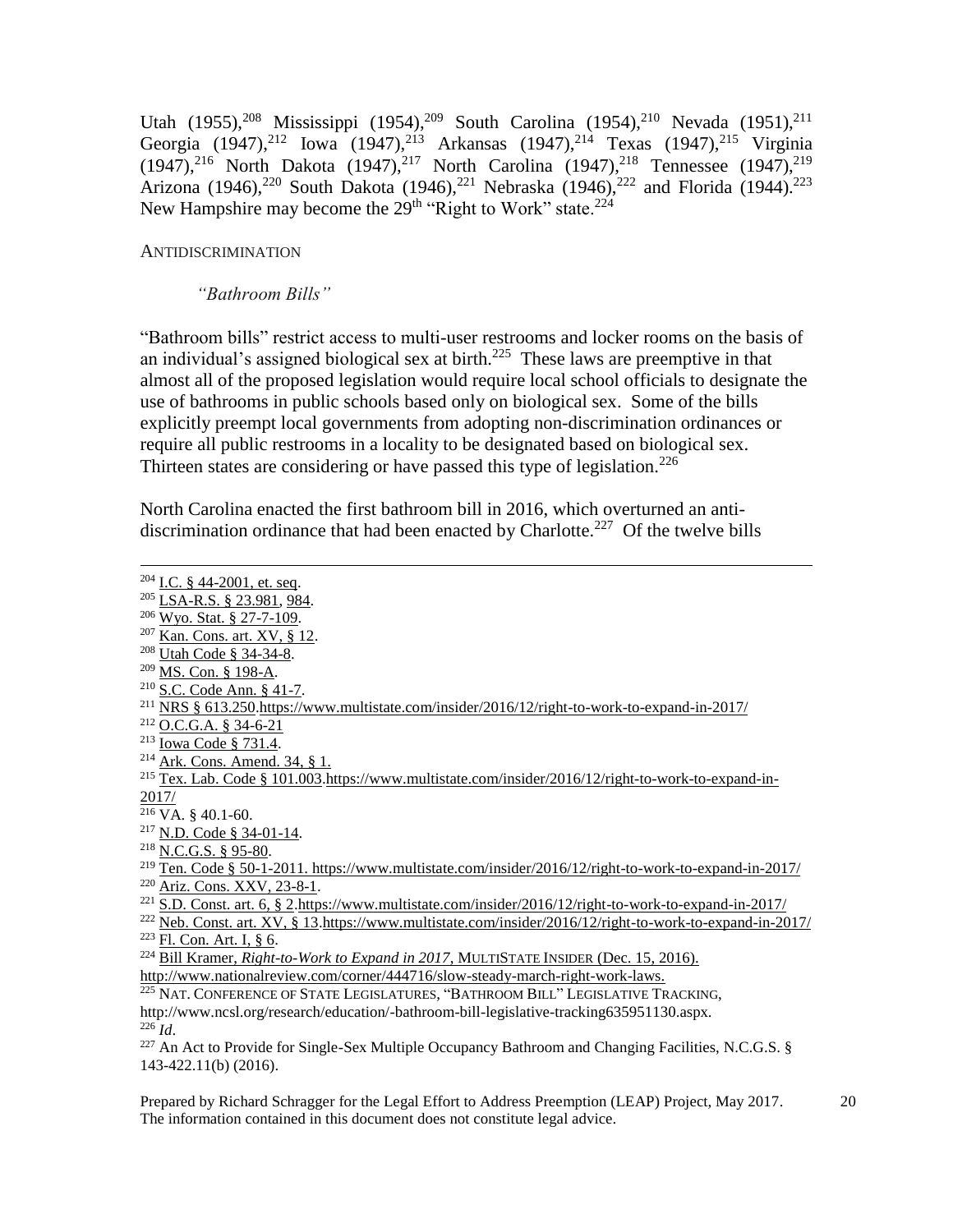currently being considered by state legislatures, three explicitly preempt local governments from adopting non-discrimination ordinances (Missouri, South Carolina, and Texas).<sup>228</sup> Most of the legislation focuses on public schools and public restrooms generally, however Wyoming's bill would make using a restroom that does not correspond to one's birth sex a crime of public indecency.<sup>229</sup>

Two states – South Dakota and Virginia – had bathroom bill legislation introduced in the 2017 legislative session that failed to pass.<sup>230</sup> Nineteen states considered this type of legislation in 2016 with only North Carolina enacting a "bathroom bill."<sup>231</sup>

### *Paid Family Leave*

<span id="page-20-0"></span>Paid family leave policies provide compensation for people who need to take time off of work to care for a newborn, child, or aging family member. These tasks have traditionally fallen on women, and research shows that paid family leave policies benefit women's outcomes in the work place as well as the financial outcomes for families generally.<sup>232</sup> Seventeen states have preempted local governments from passing laws requiring companies in their jurisdiction provide paid family leave.<sup>233</sup>

### <span id="page-20-2"></span><span id="page-20-1"></span>IMMIGRATION

l

## *Sanctuary Cities*

Sanctuary policies "limit how local law enforcement can cooperate with federal immigration agents."<sup>234</sup> Following the election, there is an overall trend of state legislatures proposing bans on sanctuary cities. Arizona, Georgia, Indiana, North Carolina, and Missouri all have bans against sanctuary cities that predate the election.<sup>235</sup>

<sup>231</sup> These states are Illinois, Indiana, Kansas, Kentucky, Louisiana, Massachusetts, Michigan, Minnesota, Missouri, Mississippi, New York, North Carolina, Oklahoma, South Carolina, South Dakota, Tennessee, Virginia, Washington, and Wisconsin. NAT. CONFERENCE OF STATE LEGISLATURES, *supra*, note 1.

<sup>232</sup> Claire Cain Miller, *The Economic Benefits of Paid Parental Leave*, N.Y. TIMES, Jan. 30, 2016, https://www.nytimes.com/2015/02/01/upshot/the-economic-benefits-of-paid-parental-leave.html.

Missouri, Michigan, New Hampshire, North Carolina, Oklahoma, Oregon, Tennessee, Wisconsin, and

Virginia. NAT. LEAGUE OF CITIES, CITY RIGHTS IN AN ERA OF PREEMPTION: A STATE BY STATE ANALYSIS, (2017), http://nlc.org/sites/default/files/2017-02/NLC%20Preemption%20Report%202017.pdf.

<sup>234</sup> Jasmine C. Lee, Rudy Omri & Julia Preston, *What are Sanctuary Cities?*, N.Y. TIMES, Feb. 6, 2017, https://www.nytimes.com/interactive/2016/09/02/us/sanctuary-cities.html.

 $228$  The twelve states with bills in the legislature are Alabama, Illinois, Kansas, Kentucky, Minnesota, Missouri, New York, South Carolina, Tennessee, Texas, Washington, and Wyoming. NAT. CONFERENCE OF STATE LEGISLATURES, *supra*, note 1.

<sup>229</sup> NAT. CONFERENCE OF STATE LEGISLATURES, *supra*, note 1.

<sup>230</sup> NAT. CONFERENCE OF STATE LEGISLATURES, *supra*, note 1.

<sup>233</sup> These states are Arizona, Georgia, Florida, Indiana, Kansas, Louisiana, Maryland, Mississippi,

<sup>235</sup> Ariz. Rev. Stat. §11-1051 (2011); Ga. Code Ann. §36-80-23 (2009); Ind. Code Ann. §5-2-18.2-4 (2011); N.C. Gen. Stat. §153A-145.5 (2015); Mo. Rev. Stat. §67.307 (2009).

Prepared by Richard Schragger for the Legal Effort to Address Preemption (LEAP) Project, May 2017. The information contained in this document does not constitute legal advice.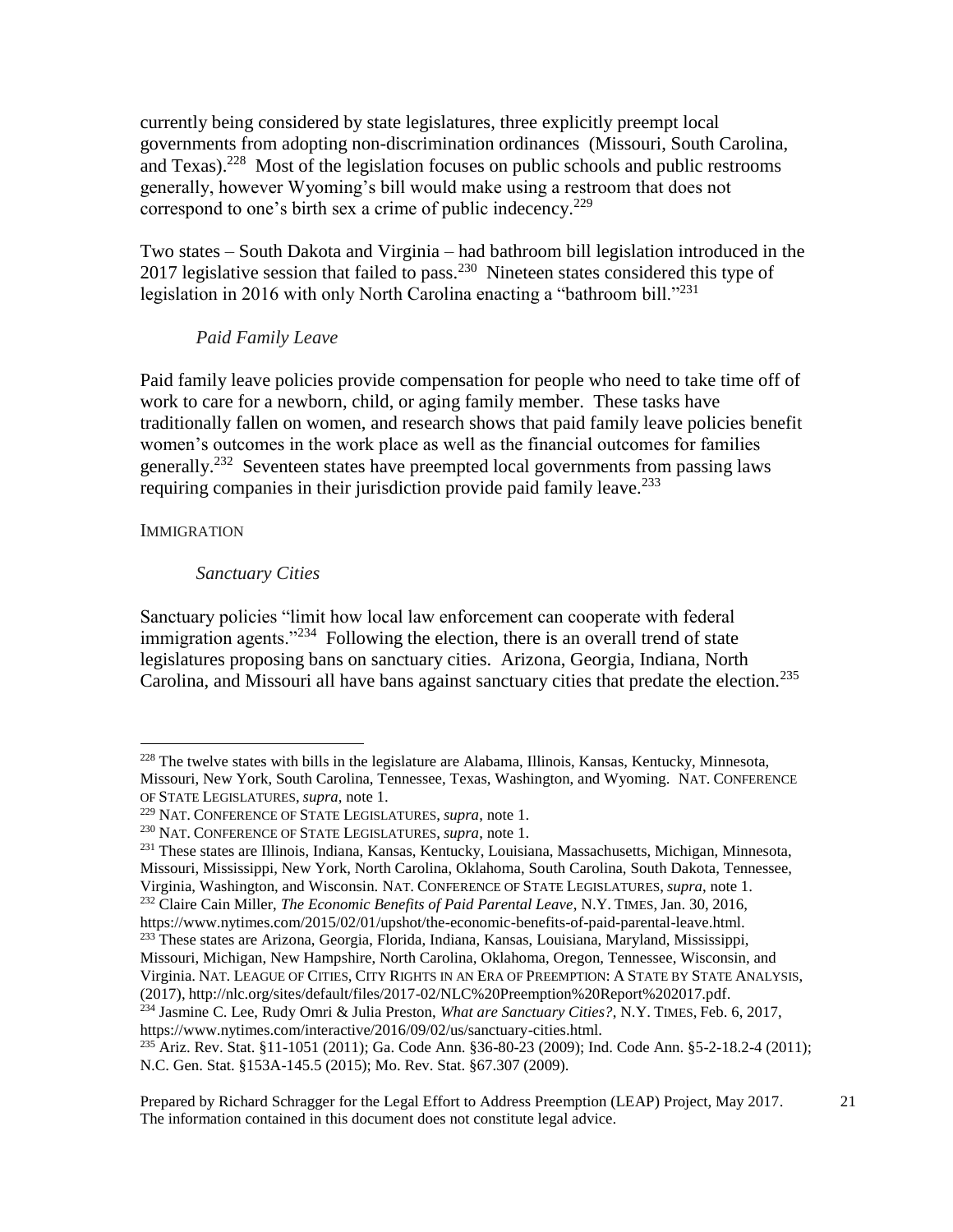The Arizona law was partially struck down by the Supreme Court in Arizona v. United States, however the key preemption provisions remain.<sup>236</sup>

Since November, fifteen states have proposed legislation to preempt sanctuary cities. Of those states four do not have any known sanctuary cities: Arkansas, Idaho, Oklahoma, and Tennessee.<sup>237</sup> The bills in Mississippi, Texas, Pennsylvania, and Virginia have passed senate in each state, and are now being considered by the house.<sup>238</sup> In the remaining seven states the laws will be considered by the legislature later this year.<sup>239</sup> Notably, the proposed law in Ohio will hold local government officials criminally liable for the acts of undocumented immigrants, and the law in Texas will impose criminal

<sup>&</sup>lt;sup>236</sup> Arizona v. United States, 567 U.S. 387 (2012).

<sup>237</sup> Benjamin Hardy, *Bill Introduced to Strip State Funds from Hypothetical Sanctuary Cities in Arkansas*, ARKANSAS TIMES, Dec. 2, 2016, http://www.arktimes.com/ArkansasBlog/archives/2016/12/02/billintroduced-to-strip-state-funds-from-hypothetical-sanctuary-cities-in-arkansas; Betsy Z. Russell, *Proposed Law in Idaho Would Discourage Sanctuary Cities*, THE SPOKESMAN-REVIEW, Jan. 30, 2017,

http://www.spokesman.com/stories/2017/jan/30/idaho-house-panel-introduces-immigration-bill-targ/; Abby Broyles, *"You Incentivize a Lot of Bad Things," Oklahoma Senator Files Bill to Ban Sanctuary Cities in Oklahoma*, KFOR, Feb. 1, 2017, http://kfor.com/2017/02/01/you-incentivize-a-lot-of-bad-things-oklahomasenator-files-bill-to-ban-sanctuary-cities-in-oklahoma/; Ariana Maia Sawyer, *Lawmaker Introduces Tennessee "Sanctuary City" Ban*, THE TENNESSEAN, Feb. 8, 2017,

http://www.tennessean.com/story/news/politics/2017/02/08/lawmaker-introduces-tennessee-sanctuary-cityban/97166104/.

<sup>238</sup> Kendra Ablaza & Kate Royals, *Senate Approves Bill Banning "Sanctuary Cities,"* MISSISSIPPI TODAY, Feb. 9, 2017, http://mississippitoday.org/2017/02/09/senate-approves-bill-banning-sanctuary-cities/; Claire Sasko, *Controversial Sanctuary Cities Bill That Could Defund Philly Clears Pennsylvania Senate*, PHILADEPHIA, Feb. 8, 2017, http://www.phillymag.com/news/2017/02/08/sanctuary-cities-bill-clears-pasenate/; Jim Vertuno, *"Sanctuary Cities" Ban May Let Texas Oust Officials*, THE WASHINGTON TIMES, Feb. 8, 2017, http://www.washingtontimes.com/news/2017/feb/8/sanctuary-cities-bill-may-let-texas-oustelected-o/; Alan Suderman, *Virginia Senate Passes Anti-Sanctuary Cities Bill*, THE WASHINGTON POST, Feb. 22, 2017, https://www.washingtonpost.com/local/virginia-senate-passes-anti-sanctuary-citiesbill/2017/02/22/e06a8078-f92f-11e6-aa1e-5f735ee31334\_story.html?utm\_term=.88c876775956. <sup>239</sup> Kristen M. Clark, *Florida Lawmakers Unveil Plan to Ban "Sanctuary" Cities*, MIAMI HERALD, Feb. 9, 2017, http://www.miamiherald.com/news/politics-government/state-politics/article131577564.html; Brianne Pfannenstiel, *Anti-Sanctuary City Bill Targeting Cities, Universities Advances in Iowa House*, THE DES MOINES REGISTER, Feb. 2, 2017,

http://www.desmoinesregister.com/story/news/politics/2017/02/02/anti-sanctuary-city-bill-targeting-citiesuniversities-advances-iowa-house/97398108/; Phillip Bailey, *Bill Would Block Sanctuary Cities in Kentucky*, COURIER-JOURNAL, Feb. 8, 2017, http://www.courier-journal.com/story/news/politics/kygeneral-assembly/2017/02/08/bill-would-block-sanctuary-cities-ky/97658500/; Michelle D. Anderson, *Michigan GOP Joins Trump in Targeting Sanctuary Cities*, REWIRE, Feb. 3, 2017,

https://rewire.news/article/2017/02/03/michigan-gop-joins-trump-targeting-sanctuary-cities/; Colton Lochhead, *Robertson to Bring Bill That Would Prevent Sanctuary Cities in Nevada*, LAS VEGAS REVIEW-JOURNAL, Feb. 13, 2017, http://www.reviewjournal.com/news/politics-and-government/nevada/robersonbring-bill-would-prevent-sanctuary-cities-nevada; Robert Higgs, *Ohio Dems Respond to Proposed Sanctuary City Ban with Own Plan*, CLEVELAND.COM, Feb. 7, 2017,

http://www.cleveland.com/open/index.ssf/2017/02/ohio\_dems\_respond\_to\_proposed.html; Laurel White, *Wisconsin Bill Imposing Sanctuary City Penalties Resurfaces*, WISCONSIN PUB. RADIO, Feb. 3, 2017, https://www.wpr.org/wisconsin-bill-imposing-sanctuary-city-penalties-resurfaces.

Prepared by Richard Schragger for the Legal Effort to Address Preemption (LEAP) Project, May 2017. The information contained in this document does not constitute legal advice.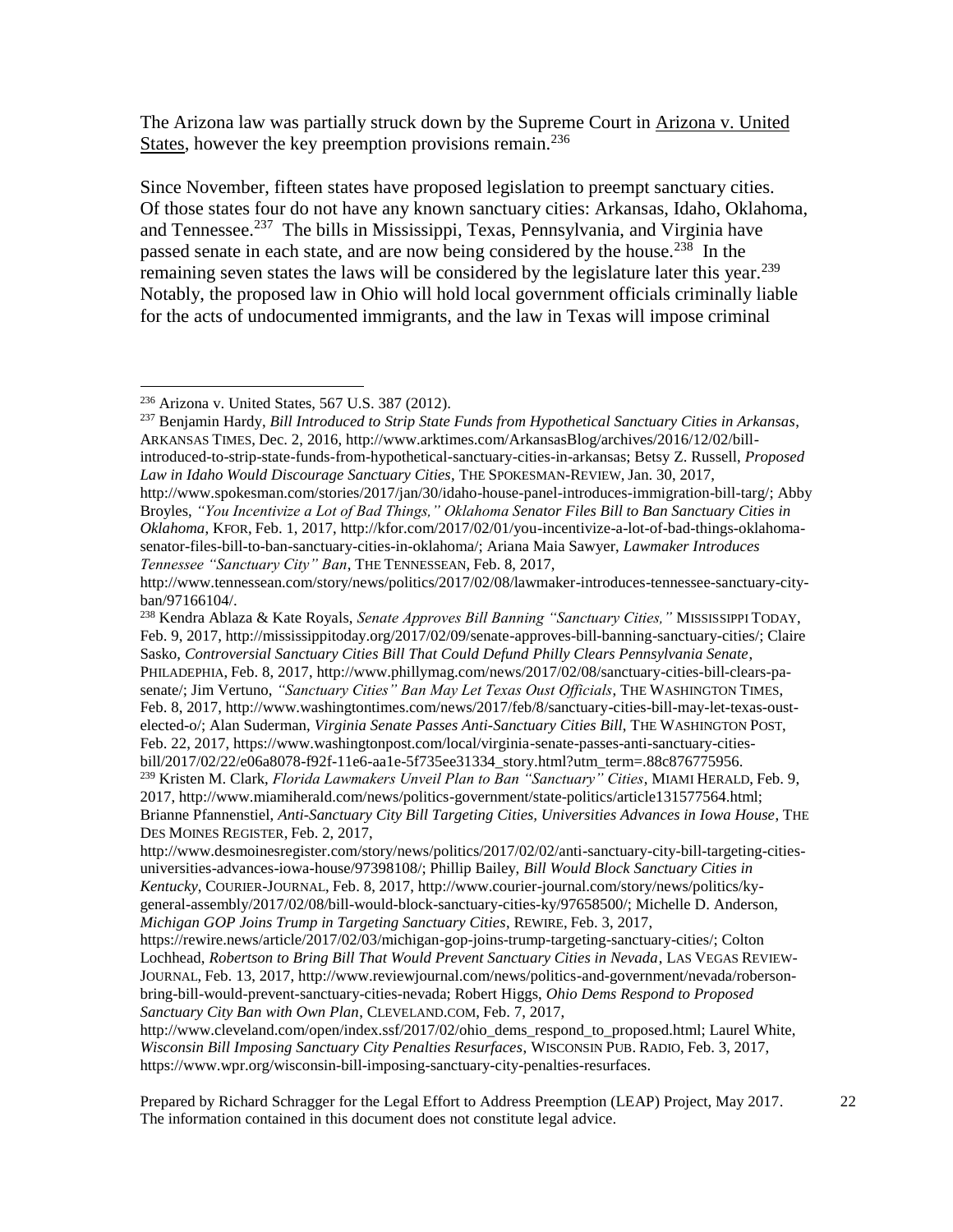liability against city officials that do not intend to comply with the law. Alabama state legislators may be considering legislation to ban sanctuary cities.<sup>240</sup>

Four states have considered bans on sanctuary cities in past legislative sessions, but do not appear to be considering them now.<sup>241</sup>

Five states – California, Connecticut, Oregon, Rhode Island, and Vermont –have established sanctuary policies on a state level, effectively preempting localities that might wish to enact an "anti-sanctuary" policy.<sup>242</sup> There is proposed legislation in New Mexico to enact sanctuary policies on a state level. $243$  Seventeen states have neither preempted local sanctuary policies, nor enacted a sanctuary policy statewide; of these states eight have sanctuary cities.<sup>244</sup> In New Jersey, legislators have proposed a bill to match the amount of funds sanctuary cities might lose from the federal government.<sup>245</sup> The states of New York and Oregon have signaled that they will support municipalities' decisions to adopt sanctuary policies.<sup>246</sup>

<span id="page-22-0"></span>*Day-Labor Sites*

<sup>240</sup> Brandon Mosely, *Bentley Says Alabama Will Not Support Sanctuary Cities*, ALABAMA POLITICAL REPORTER, Feb. 2, 2017, http://www.alreporter.com/2017/02/01/bentley-says-alabama-will-not-supportsanctuary-cities/.

<sup>241</sup>These states are Kansas, Maryland, Louisiana, and *Kansas Among Several States Looking to Ban Sanctuary Cities*, ASSOC. PRESS, Feb. 2, 2016, http://ksn.com/2016/02/02/kansas-among-several-stateslooking-to-ban-sanctuary-cities/; Anjali Shastry, *Maryland Bill Aims to Punish Sanctuary Cities*, WASHINGTON TIMES, May 24, 2016, http://www.washingtontimes.com/news/2016/jan/19/maryland-billaims-to-punish-sanctuary-cities/; Greg Hilburn, *Sanctuary Cities Bill Dies; Lafayette, NOLA Avoid Penalties*, THE NEWS STAR, Jan. 19, 2016, http://www.thenewsstar.com/story/news/2016/05/24/sanctuarycities-bill-dies-lafayette-nola-avoid-penalties/84769550/; *City Enforcement of Immigration Laws Before Panel*, BILLINGS GAZETTE, Jan. 14, 2013, http://billingsgazette.com/news/state-and-regional/montana/cityenforcement-of-immigration-laws-before-panel/article\_552b1c9f-f3e0-51bd-9064-1778ebfcf246.amp.html. <sup>242</sup> Lee, Omri & Preston, *What are Sanctuary Cities?*, *supra* note 234*; see, e.g.*, Rene Ray De La Cruz,

*Hesperia City Council Considers Adopting Sanctuary City Ban*, DAILY PRESS, Feb. 12, 2017, http://www.vvdailypress.com/news/20170212/hesperia-city-council-considers-adopting-sanctuary-city-ban. <sup>243</sup> Dan McKay, *Bill Would Make NM Sanctuary State*, ALBUQUERQUE JOURNAL, Jan. 24, 2017,

https://www.abqjournal.com/934690/new-mexico-bill-would-halt-enforcement-of-immigration-laws.html. <sup>244</sup> These states are Alaska, Delaware, **Illinois,** Hawaii, Maine, **Minnesota, Nebraska**, New Hampshire, **North Dakota**, Rhode Island, South Carolina, **South Dakota**, Utah, **Vermont**, **Washington,** West

Virginia, and **Wyoming** (states with sanctuary cities in bold). *See* Lee, Rudy & Preston, *What are Sanctuary Cities?*, , *supra* note 234.

<sup>245</sup> Steve Strunsky, *N.J. Bill Would Fund Sanctuary Cities Denied Federal Dollars by Trump*, NJ.COM, Feb. 7, 2017,

http://www.nj.com/hudson/index.ssf/2017/02/state\_bill\_would\_fund\_sanctuary\_cities\_denied\_fede.html. <sup>246</sup>ANTICIPATING MAJOR CHANGES TO FEDERAL IMMIGRATION ENFORCEMENT, A.G. SCHNEIDERMAN PROVIDES LOCAL GOVERNMENTS WITH LEGAL TOOLS TO PROTECT IMMIGRANT COMMUNITIES, (Jan. 19, 2017), https://ag.ny.gov/press-release/anticipating-major-changes-federal-immigration-enforcement-agschneiderman-provides; Aaron Mesh, *Gov. Kate Brown: Oregon Won't Use State Dollars to Arrest Undocumented Immigrants*, WILLAMETTE WEEK, Jan. 26, 2017,

http://www.wweek.com/news/2017/01/26/gov-kate-brown-trumps-deportation-demands-violate-oregonlaw/.

Prepared by Richard Schragger for the Legal Effort to Address Preemption (LEAP) Project, May 2017. The information contained in this document does not constitute legal advice.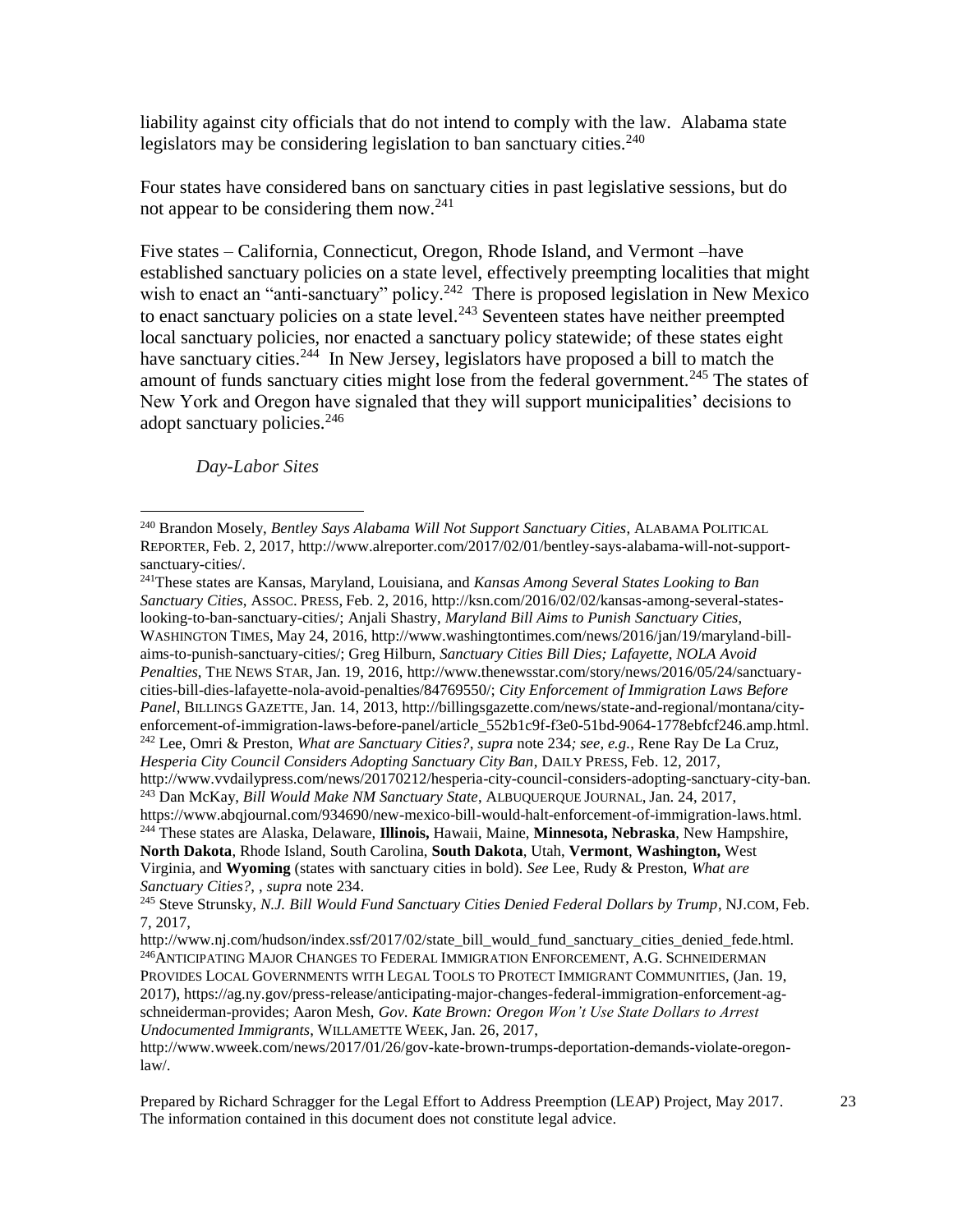Some municipal governments have enacted ordinances banning day laborers from congregating in public areas. Advocates for day laborers are challenging these laws through lawsuits disputing the constitutionality of these ordinances rather than through urging state preemption of these local laws.<sup>247</sup>

### *Local Identification Laws*

 $\overline{a}$ 

<span id="page-23-0"></span>Lack of government issued identification disproportionally effects vulnerable populations like undocumented immigrants, the homeless, the elderly, formerly incarcerated, and transgender individuals. Some cities and municipalities have issued "municipal IDs" that allow the bearer better access to certain city services, health care, and financial institutions.<sup>248</sup> Ten states have local governments in their jurisdiction that have adopted such a policy.<sup>249</sup> One state, Wisconsin, has preempted municipal IDs, while bills to ban municipal IDs failed in the Arizona state senate.<sup>250</sup> However, these types of programs may be declining in popularity, as the recent controversy about the possibility of data from NYC's ID being used by the Trump Administration to identify undocumented immigrants. $^{251}$ 

<sup>247</sup> NYCLU, *Day Laborer Organizations Challenge Unconstitutional Anti-Immigration Ordinance in Oyster Bay*, May 18, 2010, https://www.nyclu.org/en/press-releases/day-laborer-organizations-challengeunconstitutional-anti-immigrant-ordinance-oyster.

<sup>&</sup>lt;sup>248</sup> CENTER FOR AM. PROGRESS, PROVIDING AUTHORIZATION TO UNAUTHORIZED IMMIGRANTS, 10 (Nov. 2015); *see also*, CENTER FOR MIGRATION STUDIES, MUNICIPAL IDS AND STATE AND LOCAL MEASURES TO REGULARIZE THE LIVES OF THE AUTHORIZED, http://cmsny.org/municipal-ids-and-state-and-local-measuresto-regularize-the-lives-of-the-unauthorized/.

<sup>249</sup> These states are Arizona, California, Connecticut, Iowa, Illinois, Michigan, New Jersey, New York, North Carolina, Ohio, and Wisconsin. *See*, Sarah A. Niemann, *Phoenix Municipal ID to Provide Access to City Services*, AZ P.B.S, Oct. 31, 2016, https://cronkitenews.azpbs.org/2016/10/31/phoenix-id-providesaccess-to-city-services/; San Francisco, California, Municipal Code §95.2 (2007); Hartford, Conneticut, Municipal Code §2-930 (2015); JOHNSON C'NTY, IOWA ID, http://www.johnson-

county.com/dept\_community\_id.aspx?id=18367; CHICAGO MUNICIPAL ID,

https://www.cityofchicago.org/city/en/depts/mayor/press\_room/press\_releases/2016/october/Municipal-ID-Program.html; DETROIT ID, http://www.detroitmi.gov/DetroitID; MERCER C'NTY., NEW JERSEY ID, http://nj.gov/counties/mercer/officials/clerk/services/countyid.html; ID NYC,

http://www1.nyc.gov/site/idnyc/index.page; *Cincinnati Council OKs Photo IDs for Immigrants, Homeless*, A.P., May 11, 2016,

http://www.cleveland.com/nation/index.ssf/2016/05/cincinnati\_council\_oks\_photo\_i.html MILWAUKEE MUNICIPAL ID , http://city.milwaukee.gov/cityclerk/license/Municipal-Identification.htm#.WLoh3RNViko. <sup>250</sup> Wi. Stat. §66.0438 (2016); Dustin Gardiner, *Arizona Bill to Block Phoenix ID for Undocumented Immigrants Fails in Senate*, AZ CENTRAL, Feb. 21, 2017,

http://www.azcentral.com/story/news/politics/legislature/2017/02/21/arizona-bills-block-phoenixidentification-cards-undocumented-immigrants/98162832/.

<sup>251</sup> Liz Robbins, *New York City Should Keep ID Data for Now, Judge Rules*, THE N.Y. TIMES, Dec. 21, 2016, https://www.nytimes.com/2016/12/21/nyregion/new-york-city-should-keep-id-data-for-now-judgerules.html; Tricia Nadolny, *Philly's Municipal-ID Plan on Ice Over Privacy Concerns*, PHILADELPHIA ENQUIRER, Feb. 22, 2017, http://www.philly.com/philly/news/politics/Plans-for-Philadelphia-to-offermunicipal-IDs-on-hold-amid-concerns-about-data-privacy.html.

Prepared by Richard Schragger for the Legal Effort to Address Preemption (LEAP) Project, May 2017. The information contained in this document does not constitute legal advice.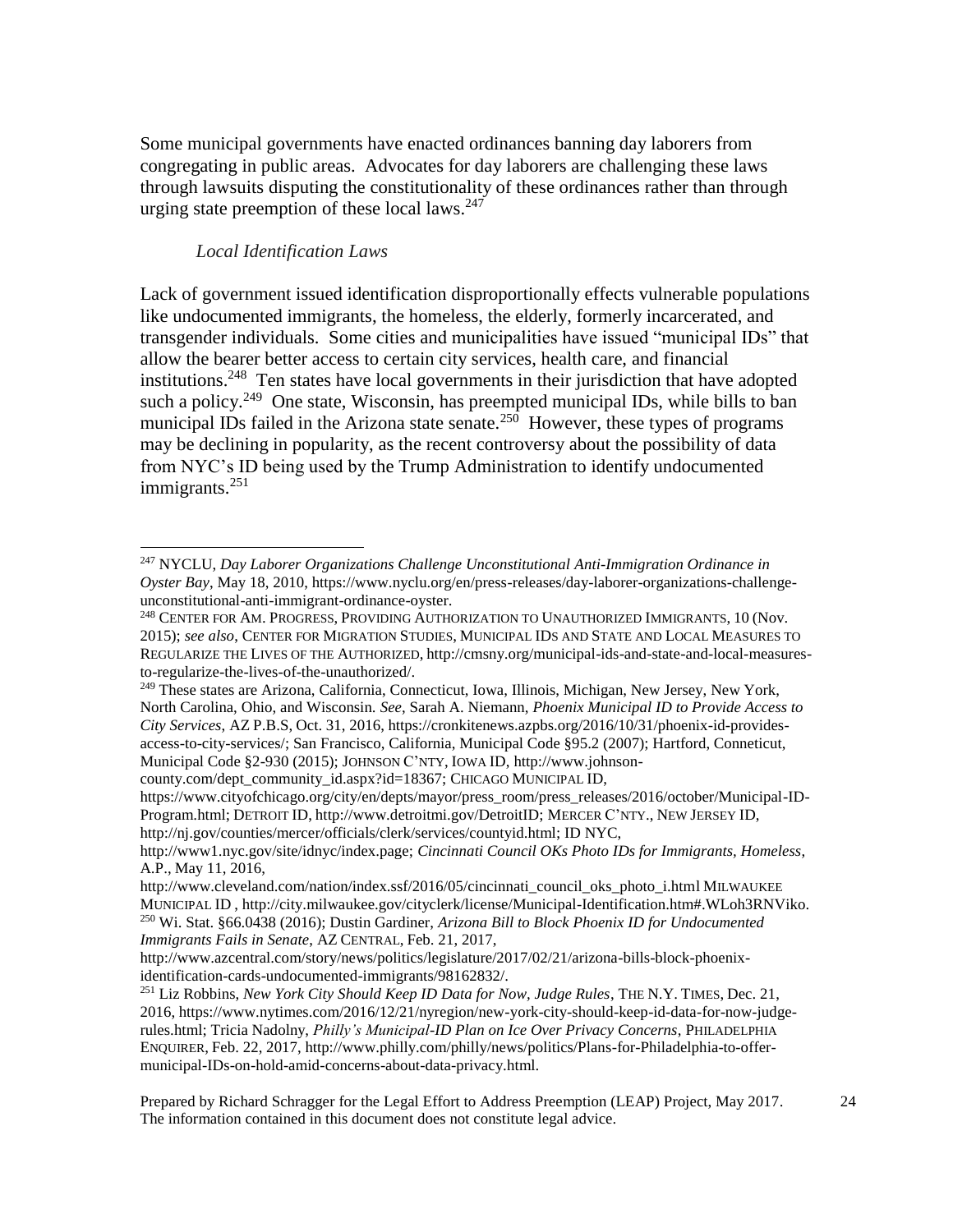### <span id="page-24-1"></span><span id="page-24-0"></span>PUBLIC SAFETY

#### *Distracted Driving Regulations*

In 2013, 10% of car accidents resulting in fatalities and 18% of car accidents resulting in injury were caused by distracted driving, specifically cell phone usage.<sup>252</sup> In response, some state and local governments have enacted bans on hand held cell phone usage, all cellphone usage, and text messaging (with some jurisdictions creating special rules for novice and school bus drivers).<sup>253</sup> According to the American Automobile Association (AAA), thirteen states have preempted local regulation of distracted driving.<sup>254</sup>

#### *Breed-Specific Legislation*

<span id="page-24-2"></span>Public safety concerns about dog bites and dog attacks have lead to the enactment of "breed-specific legislation" in some states and localities. These laws ban the ownership of dogs that are perceived to be dangerous based on their breed – typically Bull and Staffordshire Terriers (Pit Bulls), Rottweilers, and Mastiffs.<sup>255</sup> The efficacy of these laws is debated, with the ASPCA publically opposing them.<sup>256</sup> Fifteen states have preempted local breed-specific legislation.<sup>257</sup> Four states – California, Colorado, Florida, and Illinois – all have bans against local breed-specific legislation, but due to home rule or a grandfather clause they are not uniformly enforced in all municipalities.<sup>258</sup>

laws/issues/Distracted-Driving.

<sup>252</sup> NAT. HIGHWAY TRAFFIC SAFETY ADMIN., TRAFFIC SAFETY FACTS (April 2015) https://www.distraction.gov/downloads/pdfs/Distracted\_Driving\_2013\_Research\_note.pdf. <sup>253</sup> GOVERNORS HIGHWAY SAFETY ASS'N., DISTRACTED DRIVING, http://www.ghsa.org/state-

<sup>254</sup> These states are Arkansas, Florida, Iowa, Kentucky, Louisiana, Michigan, Mississippi, Missouri, New Jersey, Oklahoma, Pennsylvania, South Carolina, and Washington. AM. AUTO. ASS'N., DISTRACTED DRIVING LAWS, http://exchange.aaa.com/wp-content/uploads/2015/07/Distracted-Driving-012417.pdf. <sup>255</sup> Dana M. Campbell, *Pit Bull Bans: The State of Breed-Specific Legislation*, AMERICAN BAR

ASSOCIATION NEWSLETTER, July/August 2009,

http://www.americanbar.org/newsletter/publications/gp\_solo\_magazine\_home/gp\_solo\_magazine\_index/pi tbull.html.

<sup>256</sup> ASPCA, BREED-SPECIFIC LEGISLATION, http://www.aspca.org/animal-cruelty/dog-fighting/what-breedspecific-legislation.

<sup>&</sup>lt;sup>257</sup>These states are Arizona, Connecticut, Oklahoma, Pennsylvania, Maine, Massachusetts, Minnesota, New Jersey, New York, Nevada, Rhode Island, South Dakota, Texas, Utah, and Virginia. Ariz. Rev. Stat. §11- 1005 (2016); Conn. Gen. Stat. §7-148-7D (2013); Okla. Stat. Ann. §4-46 (2006); 3 P.S. §459-507-A (2008); Me. Rev. Stat. Ann. §7-9-725-3950 (2005); Mass. Gen. Laws §140-157 (2012); Minn. Stat. Ann. §347.51 (1989); N.J. Rev. Stat. §4:19-36 (1990); McKinney Cons. Law of N.Y. Ann. §69-7-107; Nev. Rev. Stat. §202.500 (2010); R.I. Gen. Laws Ann. §4-13.1-16 (2013); S.D. Codified Laws §40-34-16 (2014); Vernon's Tex. Stat. & Code Ann. §822.047; Utah Code §18-2-101 (2015); Va. Code Ann. §3.2-6540 (2013).

<sup>258</sup> West Ann. Cal. Food & Agric. Code §31683 (2006) (17 municipalities have enacted BSL); Colo. Rev. Stat. §18-9-204.5 (7 municipalities have enacted BSL); Fla. Stat. §767.14 (2016) (3 municipalities have enacted BSL); Ill. Comp. Stat. Ann. §510-5-24 (2003) (29 municipalities have enacted BSL). For a comprehensive review of BSL, see BSL CENSUS, http://bslcensus.com/.

Prepared by Richard Schragger for the Legal Effort to Address Preemption (LEAP) Project, May 2017. The information contained in this document does not constitute legal advice.